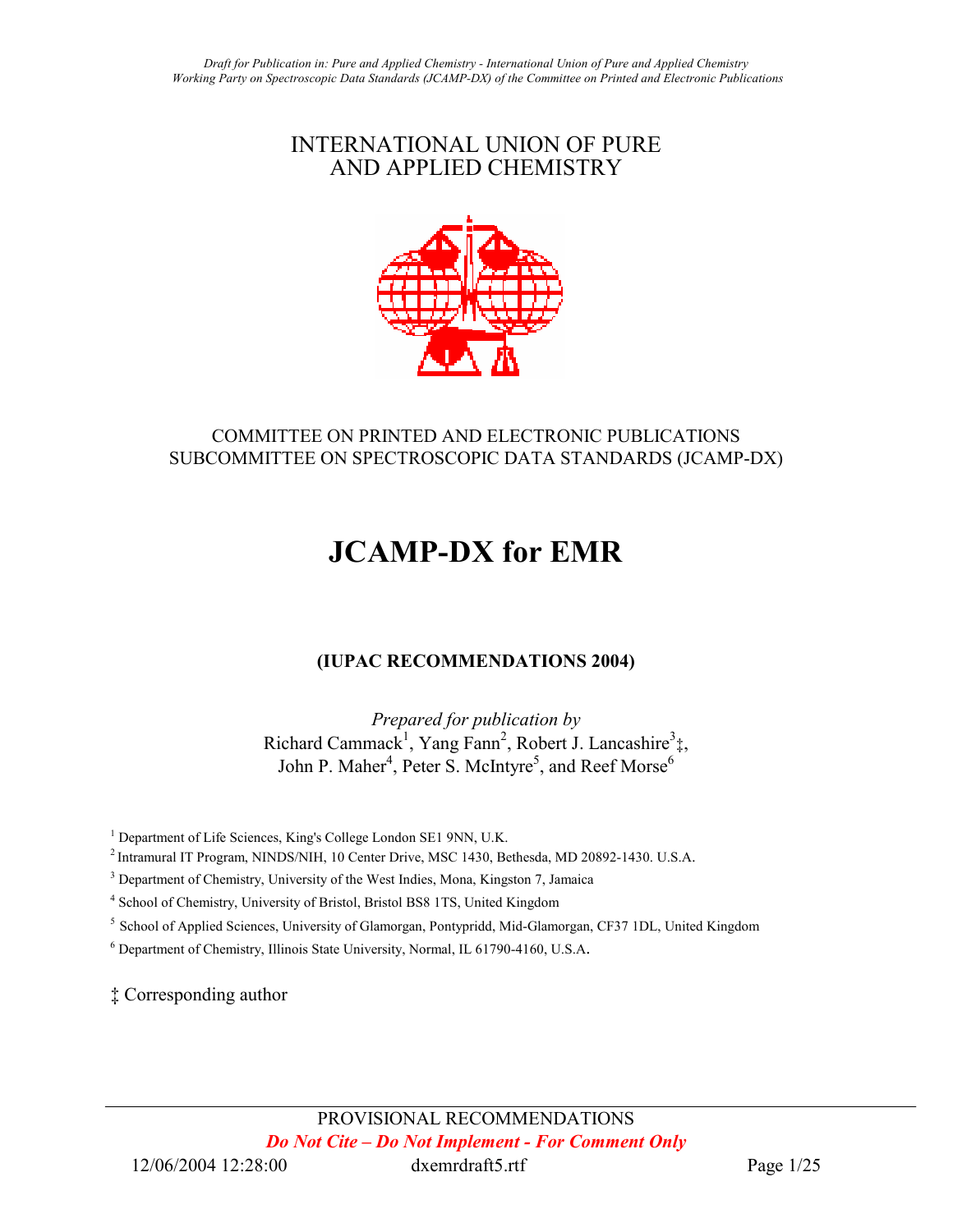# JCAMP-DX for EMR

Richard Cammack<sup>1</sup>, Yang Fann<sup>2</sup>, Robert J. Lancashire<sup>3</sup>\*, John P. Maher<sup>4</sup>, Peter S. McIntyre<sup>5</sup>, and  $ReefMorse<sup>6</sup>$ 

<sup>1</sup> Department of Life Sciences, King's College London SE1 9NN, U.K.

<sup>2</sup>Intramural IT Program, NINDS/NIH, 10 Center Drive, MSC 1430, Bethesda, MD 20892-1430. U.S.A.

 $3$  Department of Chemistry, University of the West Indies, Mona, Kingston 7, Jamaica

4 School of Chemistry, University of Bristol, Bristol BS8 1TS, United Kingdom

<sup>5</sup> School of Applied Sciences, University of Glamorgan, Pontypridd, Mid-Glamorgan, CF37 1DL, United Kingdom

 $^6$  Department of Chemistry, Illinois State University, Normal, IL 61790-4160, U.S.A.

\*Author to whom comments should be sent.

(IUPAC Recommendations 2004)

Abstract In this document, we define a data exchange format initially formulated from discussions of an INTERNATIONAL UNION OF PURE AND APPLIED CHEMISTRY (IUPAC) limited term task group at the  $35<sup>th</sup>$  Royal Society of Chemistry-ESR conference in Aberdeen 2002. The definition of this format is based on the IUPAC Joint Committee on Atomic and Molecular Physical Data Exchange (JCAMP-DX) protocols, which were developed for the exchange of infrared spectra [1] and extended to chemical structures [2], nuclear magnetic resonance data [3,4], mass spectra [5] and ion mobility spectra [6]. This standard of the JCAMP-DX was further extended to cover year 2000 compatible date strings and good laboratory practice [7] and the next release will cover the information needed for storing n-D data sets.[8]. The aim of this paper is to adapt JCAMP-DX to the special requirements for EMR, electron magnetic resonance.

#### 1. INTRODUCTION

JCAMP-DX is an evolving, open-ended, machine-independent, self-documenting file format for exchanging and archiving data from computerized laboratory instruments like spectrometers, diffractometers, and others, whose output is commonly represented as spectral (profile) plots, contours, or peak tables. The first JCAMP-DX protocol was designed to meet the need for exchanging infrared spectra between similar instruments of different manufacturers. The present document is the result of ongoing efforts by users and manufacturers to extend JCAMP-DX to other types of instrumental data.

A major objective of JCAMP-DX is to enable routine capture of data at the source to make it available for exchange, archiving, and entry into databases. All data are represented as labelled fields of variable length using printable ASCII characters. A JCAMP-DX file is a text file which can be viewed, corrected, and annotated with ASCII text editors.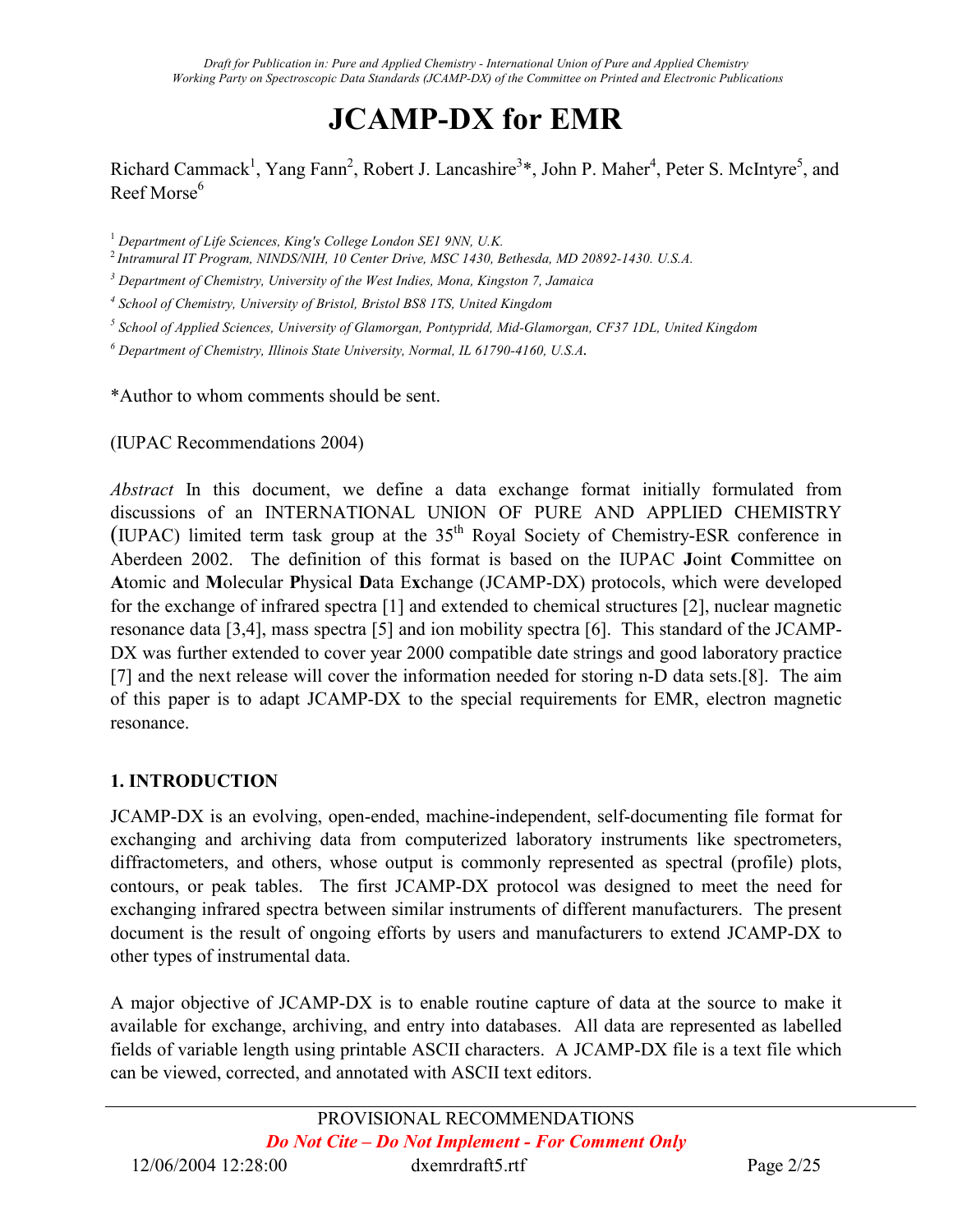The JCAMP-DX protocol is non-proprietary. These specifications are copyrighted by the International Union of Pure and Applied Chemistry (IUPAC) solely for the purpose of linking them with the name JCAMP-DX. The right to copy these specifications for scientific purposes is hereby granted.

Use of the name JCAMP-DX to describe data files implies that they conform to the format and style described in the relevant protocols and the information content defined for a particular DATATYPE.

Use of the name JCAMP-DX in the description of software capability implies the ability to generate and read JCAMP-DX files as defined in the relevant published protocols for a particular DATATYPE (Section 4).

### 2. SIGNIFICANCE AND USE

This version of JCAMP-DX provides for a description of the file structure to be used to accommodate a very wide range of EMR applications.

Inasmuch as it is very desirable for instrument data systems to be able to read and write files in a standard format directly, instrument vendors are encouraged to develop JCAMP-DX software for the instruments which they currently support. It is feasible for vendors to do so for a tightly defined CORE of information.

#### 3. BASIC STRUCTURE OF JCAMP-DX FILES.

JCAMP-DX is a FILE specification. The basic element of JCAMP-DX files is the LABELLED-DATA-RECORD (LDR). LABELLED-DATA-RECORDS are combined into BLOCKS. A FILE may contain more than one BLOCK.

A simple FILE would look like

Data Block ##TITLE= Headers Data ##END=

The BLOCK structure was first described for IR COMPOUND files in Section 11 of Reference 1.

Link Block  $\#$  $\#$ TITLE= Define total number of BLOCKS Data Block 1 ##TITLE=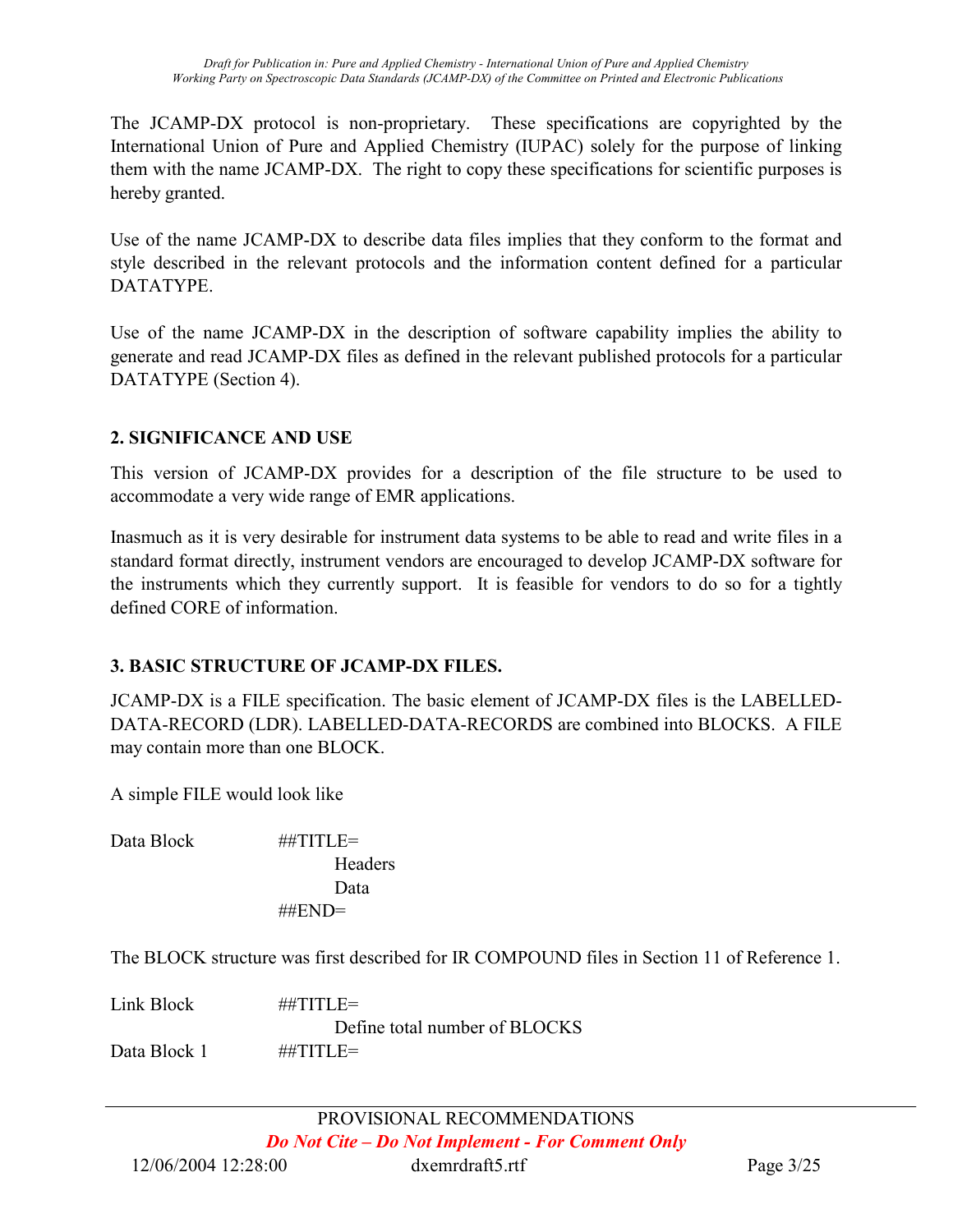| Data Block 2 | $\#$ $END=$<br>$\#$ #TITLE=             |
|--------------|-----------------------------------------|
| Data Block 3 | ##END=<br>##TITLE=                      |
| File End     | $\#$ $END=$<br>$\#$ $\#$ $\text{END}$ = |

The NTUPLE structure was first described for NMR COMPLEX DATA STORAGE files in Section 7 of Reference 3.

```
 ##TITLE= 
                         Headers 
                         ##NTUPLES= 
                  \##PAGE=
                         Data 
                   ##PAGE= 
                         Data 
                   ##END NTUPLES= 
File End ##END=
```
This is what we will normally mean by the word FILE.

The logical division of a JCAMP-DX file into CORE and NOTES subsets is a measure to separate the protocol for representing tabular data (CORE) which must be parsed by computer from that which is mainly for reference by humans.

# 4 CORE.

The CORE portion of a JCAMP-DX BLOCK or FILE is the irreducible minimum JCAMP-DX file. The CORE provides a focus for instrument and software vendors to convert between inmemory forms and JCAMP-DX. The CORE contains one or more data arrays, corresponding attributes for defining units, scale factors, sizes, etc., of arrays for the data, plus key application dependent attributes and identification. The main objective of the CORE is to focus on the information which must be transferred to a foreign system in order for it to process and/or plot and label the data as if it had been generated internally.

The CORE is divided into two subsets: CORE HEADER and CORE DATA.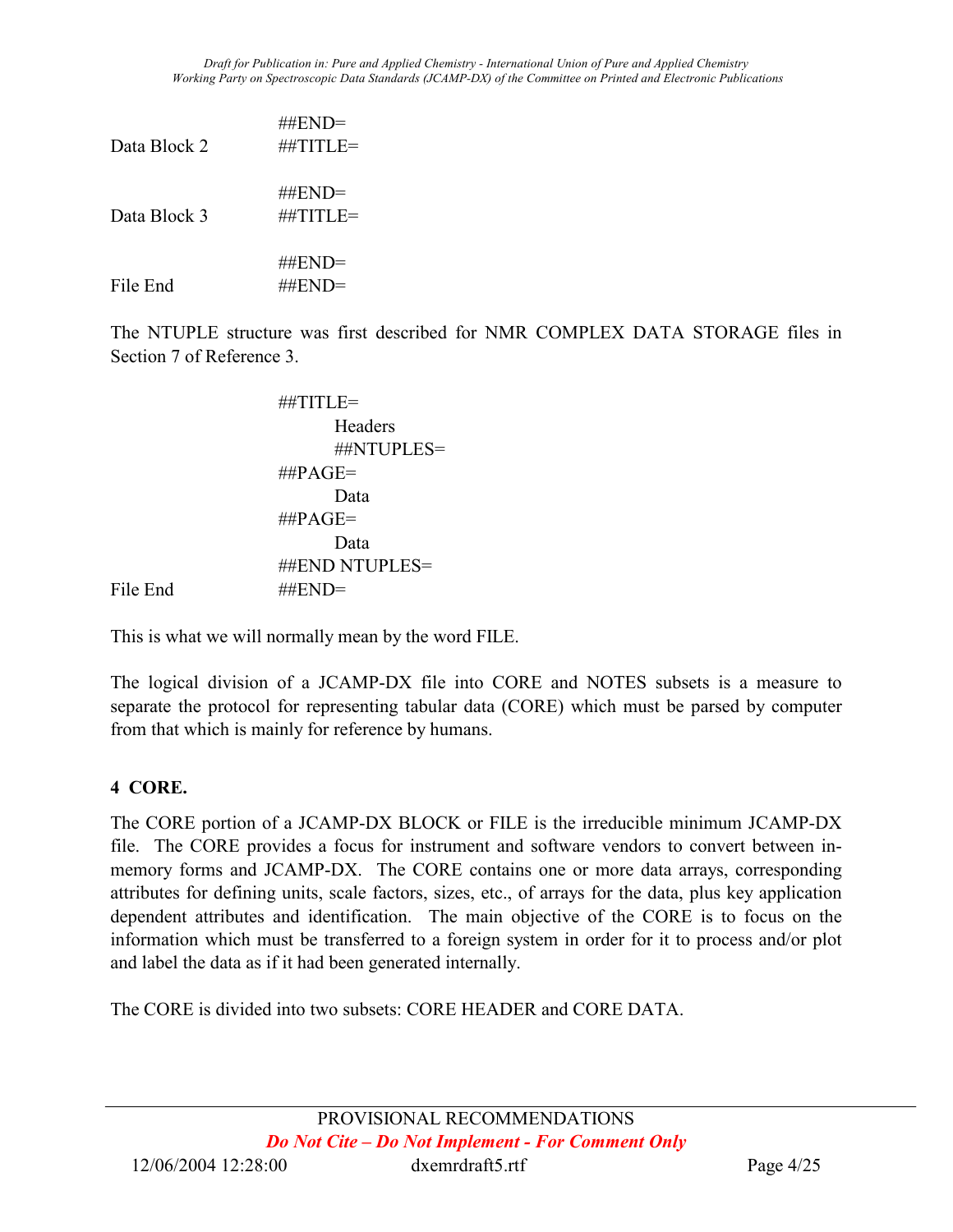# 4.1 CORE HEADER

The CORE HEADER provides for overall identification of a JCAMP-DX file. Each record is prefixed with a ## sign and represented as ##HEADER= in the BLOCK or FILE. For example, ##TITLE=My First EMR Spectrum All the core headers are required elements. The CORE HEADER consists of: TITLE, JCAMP-DX, DATATYPE, DATA CLASS, ORIGIN, OWNER

In general information in the Header is either TEXT (free format) or STRING (reserved or predefined keywords) and information in the Data is either AFFN (ASCII FREE FORMAT NUMERIC) or ASDF (ASCII SQUEEZED DIFFERENCE FORM).

4.1.1 ##TITLE= (TEXT)

A description of the data file.

4.1.2 JCAMP-DX=(STRING) \$\$ for example JCAMP-DX \_writer.exe version 0.99

The VERSION NUMBER of JCAMP-DX, followed by a comment on the version of the software writing the file. (Required)

4.1.3 ##DATA TYPE= (STRING).

Electron Magnetic Resonance spectroscopy now includes a wide variety of techniques all of which involve measurements which exploit the magnetic properties or ascertain the environment of the unpaired electron. The description of many of these as either ESR, electron spin resonance, or as EPR, electron paramagnetic resonance is commonplace in the literature. However the great diversity of techniques now applied to the measurement of paramagnetism, usually (but not always) in the presence of an external magnetic field, needs a generic descriptive term. In particular the emergence of imaging technology, of techniques such as ENDOR which sits between NMR and EPR/ESR, and of newer optical detection techniques, leads us to suggest an overall classification as 'EMR'. The use of the historical terms ESR or EPR thus falls under this overall classification, a situation which we do not wish to change. (The present IUPAC recommendation is to use the term EPR rather than ESR?) The task group has therefore decided to adopt the generic title for the DATA TYPE as EMR, and to define all the METHODs in terms of either a MEASUREMENT or a SIMULATION. e.g. ##DATA TYPE= EMR MEASUREMENT

PROVISIONAL RECOMMENDATIONS Do Not Cite – Do Not Implement - For Comment Only 12/06/2004 12:28:00 dxemrdraft5.rtf Page 5/25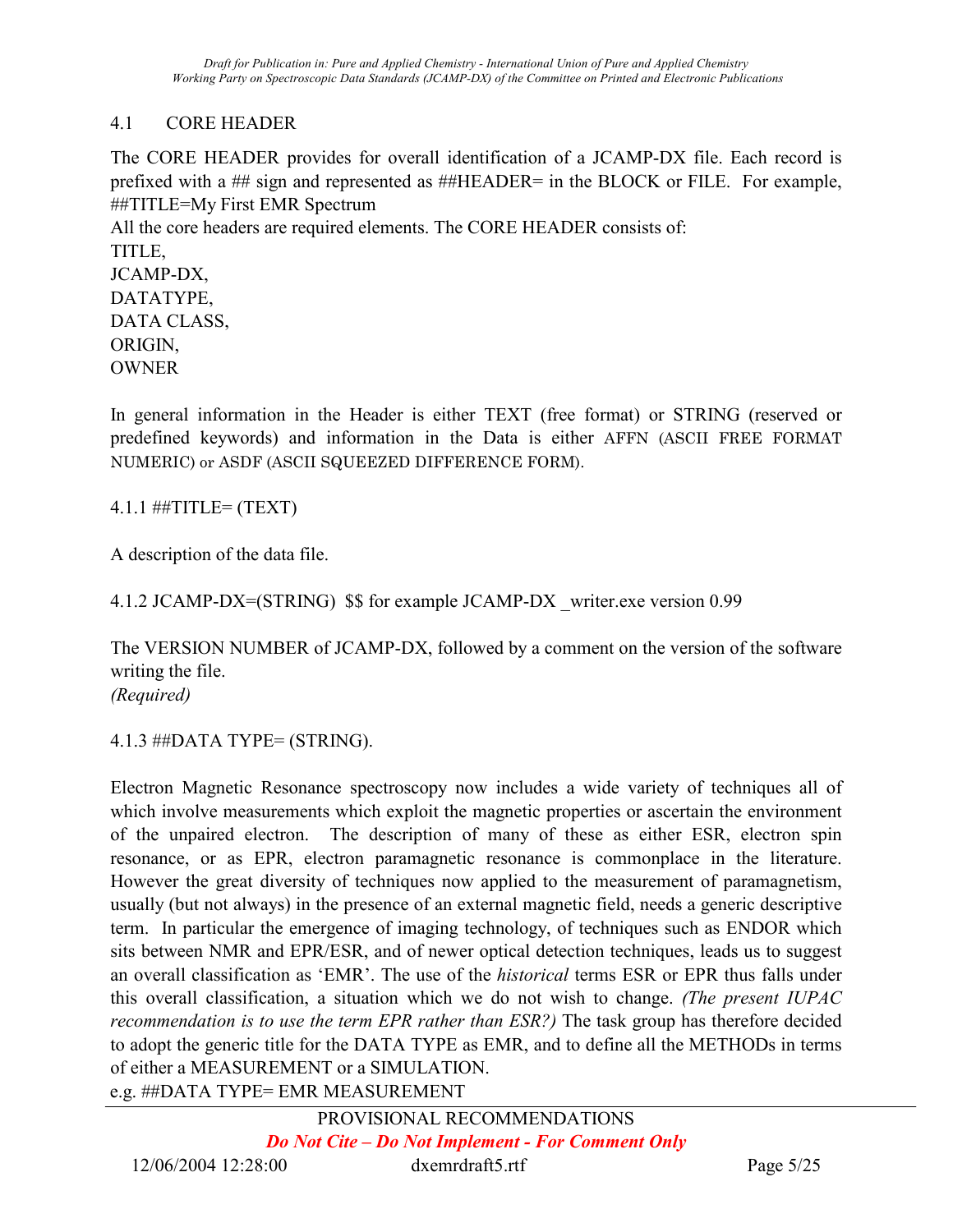# e.g. ##DATA TYPE= EMR SIMULATION (Required)

# 4.1.4.##DATA CLASS= (STRING).

This LDR contains the name of the type of tabular data, i.e., XYDATA, XYPOINTS, PEAK TABLE, PEAK ASSIGNMENTS, BLOCKS, or NTUPLES. Coates [9] first pointed out that the data for a number of different applications (IR and Raman spectra, GC retention times and NMR Chemical Shift) are so similar that JCAMP-DX files for all these types can be plotted or processed (smoothed, peak-picked, deconvoluted, etc.) by existing software for one of the techniques. This can clearly be extended to many other types to XY data which are represented in the XYDATA form, and probably also as XYPOINTS.

##DATA CLASS= is intended to provide an early indication to software for the purpose of determining whether or not it can process a given file. This seems important because it allows crossover of data processing routines between different techniques (Required)

### 4.1.5 ##ORIGIN=(TEXT)

The origin of the data, i.e. the name of the organisation. (Required)

#### 4.1.6 ##OWNER=(TEXT)

The owner or author of the data. This can be "public domain" or the name of the person or organisation and may include a copyright note. (Required)

# 4.2 CORE VARIABLE HEADER INFORMATION

The JCAMP-DX standard is easy to understand and expand. Many LDRs are already defined in previous JCAMP-DX protocols, and they should be used for electron magnetic resonance. However, in the case of the equipment parameters, the particular requirements of this technique call for some special LDRs. In the following part, definitions are given for LDRs that will allow a precise description of the equipment parameters for all EMR experiments (Note the syntax of  $\#$  $L$ ABEL $=$ .)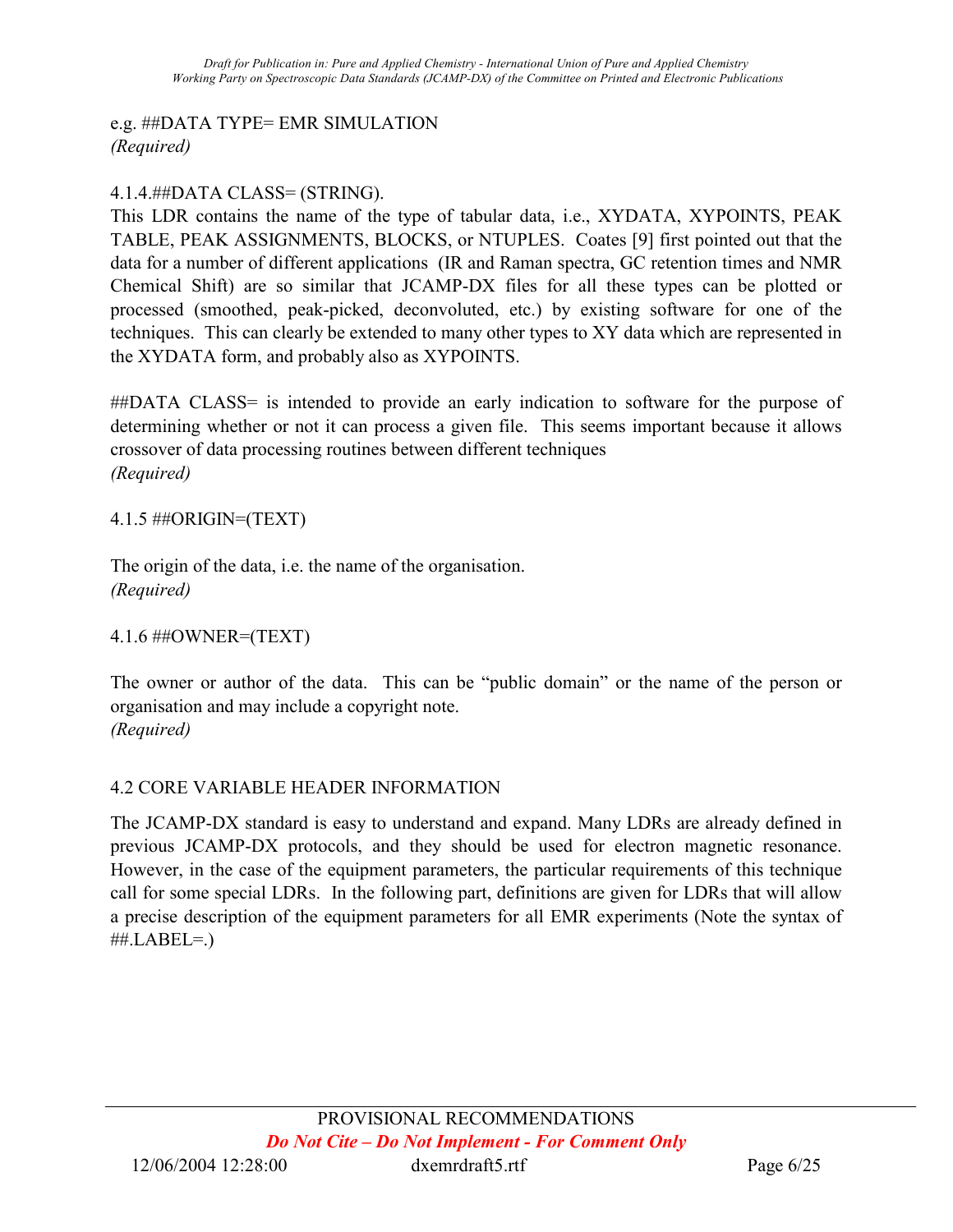#### 4.2.1 ##.DETECTION MODE= CW or PULSE (required)

#### 4.2.1.1 CW

Continuous wave, the frequency (or field) dependence of the sample is measured in response to a periodic perturbation of microwave radiation to the sample.

#### 4.2.1.2 PULSE

One or more pulses of (e.g. microwave and/or RF) radiation are used to perturb the sample, and the recovery from this perturbation is measured as a function of a swept variable.

CW and pulse measurements are related via the Fourier Transform [10,11,12].

(Required)

.

#### 4.2.2 ##.METHOD= (STRING)

There are a wide variety of experimental methods used in EMR. The acronyms used are those described in the references used for the DETECTION MODE. The protocol description in this document concerns the following.

Abbreviations associated with other forms of EMR measurements not mentioned above, and which may need inclusion in the METHOD LDR in the future. Some of these will require extra EMR specific LDRs, but some may use the present set. Since many of these use pulse excitation, they will require methods to define pulse sequences.

ADMR – absorption detected magnetic resonance CIDEP – chemically induced dynamic electron polarization COSY – 2D correlation spectroscopy CYCLOPS – cyclically ordered phase sequence DECENT – decoupled ESEEM correlated to nuclear transition frequencies DEER – double electron electron resonance DEFENCE – deadtime free ESEEM by nuclear coherence-transfer echoes DONUT – double nuclear coherence transfer ELDOR – Electron-electron double resonance EPR – electron paramagnetic resonance (encompassed by SPECTRUM) ESR – electron spin resonance (encompassed by SPECTRUM) ESR-STM ESR scanning tunnelling microscope ESE – electron spin envelope field sweep spectroscopy ESEEM – electron spin echo envelope modulation EXSCY (EXSY) – two dimensional exchange spectroscopy FDMR – fluorescence detected magnetic resonance FMR – very high field EPR FORTE – forbidden-transition labelled EPR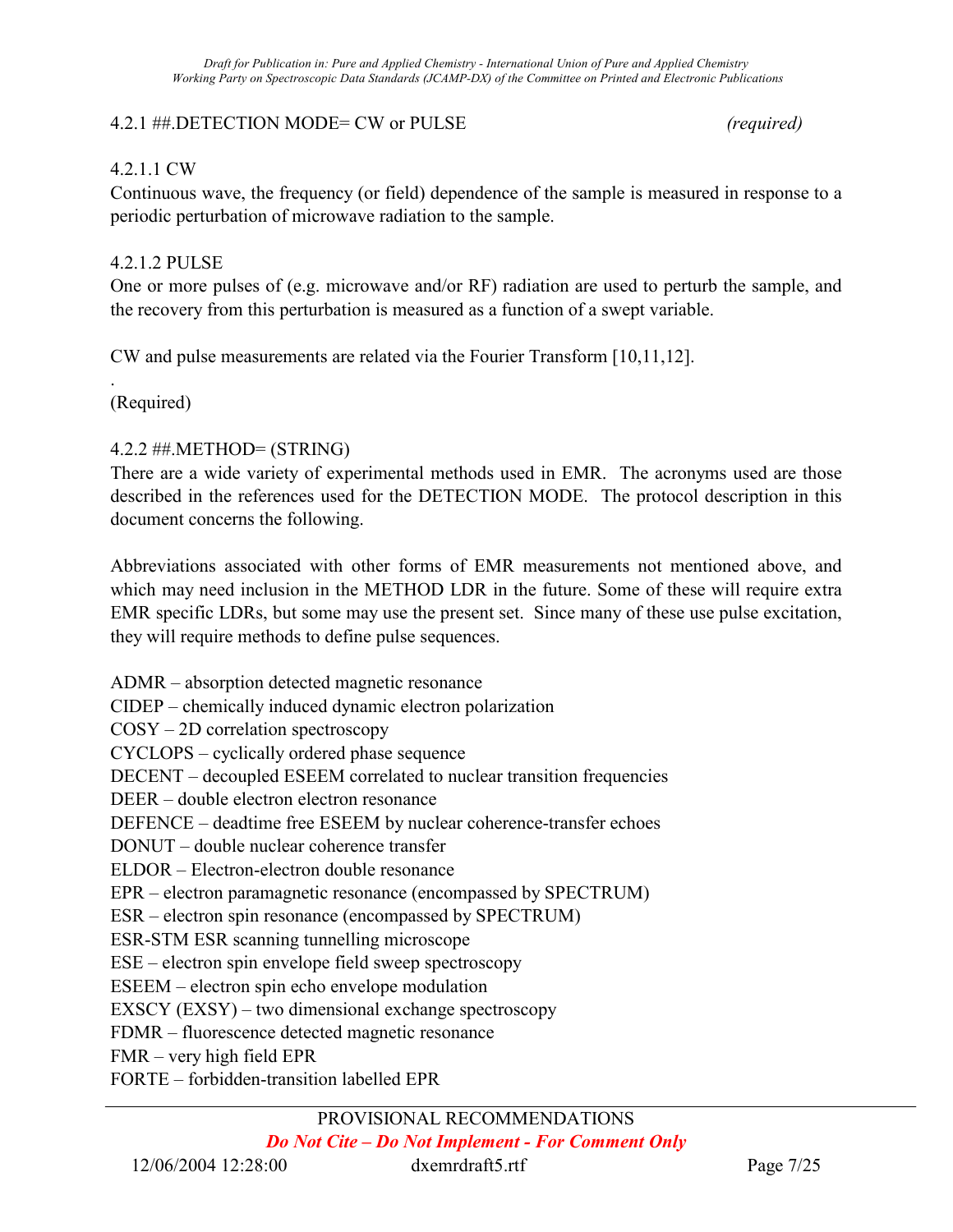HETEROCOSY – nD correlation spectroscopy HFEPR – high field EPR HYEND – hyperfine correlated ENDOR HYSCORE – hyperfine sublevel correlation spectroscopy LEFE – linear electric field effect LODESR – longitudinal-detected ESR LOD-PEPR – longitudinal-detected pulsed EPR LOD-ESEEM - longitudinal-detected ESEEM LOMENDOR – longitudinally modulated ENDOR MARY – magnetic field dependence of (effect on) reaction yield MAS-EPR – magic angle spinning EPR MODR – microwave optical double resonance MQ-EPR – multiple quantum EPR MQ-ELDOR – multiple quantum ELDOR MQ-ENDOR – multiple quantum ENDOR NZ-ESEEM - nuclear-Zeeman-Resolved ESEEM PCDMR – photoconductive detected magnetic resonance PEANUT – phase inverted echo-amplitude detected nutation PEDRI – proton-electron double resonance imaging PYESR – product yield detected ESR RAS-EPR – right-angle spinning EPR RYDMR – reaction yield detected magnetic resonance SECSY – spin-echo correlated spectroscopy SEDOR – spin-echo double resonance SEESR – simultaneous electrochemistry ESR SIFTER – single frequency technique for refocusing SMART – single pulse matched resonance transfer TREPR – time-resolved EPR TRFDMR – time resolved fluorescence detected magnetic resonance

The list is intended to be as complete as possible to allow researchers to classify their particular form of spectrum. However, a number of the abbreviations are already encompassed by the current METHODs.

One possible route for defining these abbreviations might be by using a JCAMP-DX private LDR. Users can devise their own private labels to cover items they wish to include in the data file for completeness, e.g. ##\$RYDMR. Note however, that many software packages do not parse private labels and they may not be rewritten if saved from within an application.

 ${If used, the abbreviations need to have references}$ 

4.2.2.1 DYNAMIC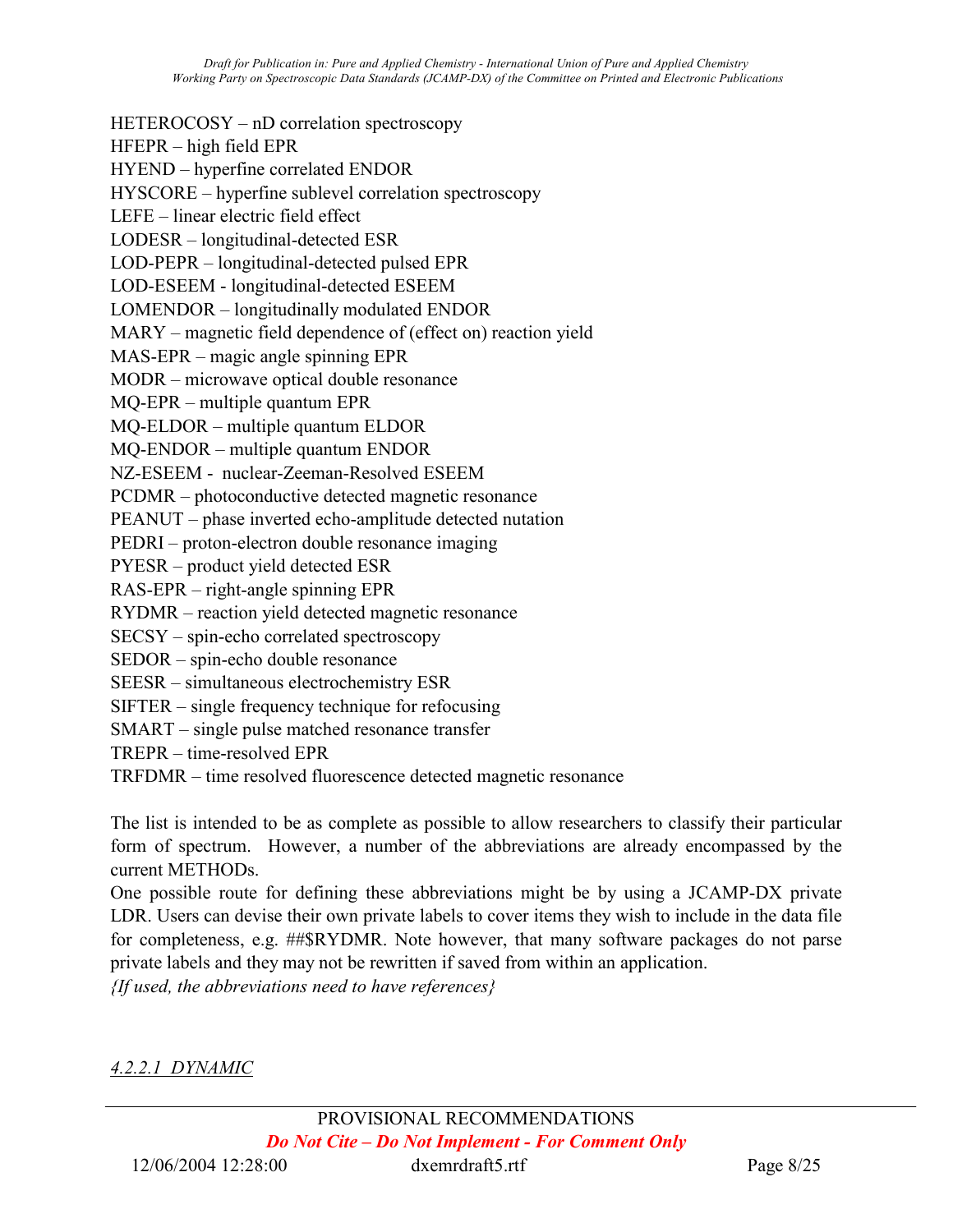Any of a number of electron magnetic resonance experiments in which a non-Boltzmann spin state distribution is produced by a combination of radical pairs or directly from the triplet state.

#### 4.2.2.2 ELDOR

Electron-Electron DOuble Resonance is a technique in which one frequency is used to pump an electronic transition at one frequency while observing at another frequency. It is often used to determine distances between centers containing unpaired electrons in different environments.

#### 4.2.2.3 ENDOR

Electron-Nuclear Double Resonance has been described as EMR detected NMR and makes use of electron-nuclear hyperfine couplings between unpaired electrons and neighbouring nuclei.

#### 4.2.2.4 ESEEM

Electron Spin Echo Envelope Modulation is a pulsed technique used for observing solid phase samples. [13]

#### 4.2.2.5 ODMR

Any EMR experiment in which spin transition are detected by optical means.

#### 4.2.2.6 GONIOMETER

Any EMR experiment in which sample angle relative to the main magnetic field is one of the axes.

#### 4.2.2.7 HYSCORE

The Hyperfine Sublevel Correlation Spectroscopy sequence was introduced in 1986 as a twodimensional four pulse experiment [14].

#### 4.2.2.8 KINETIC

Any EMR experiment in which time is one of the axes.

#### 4.2.2.9 SATURATION

Any EMR experiment in which microwave power is one of the axes.

#### 4.2.2.10 SPECTRUM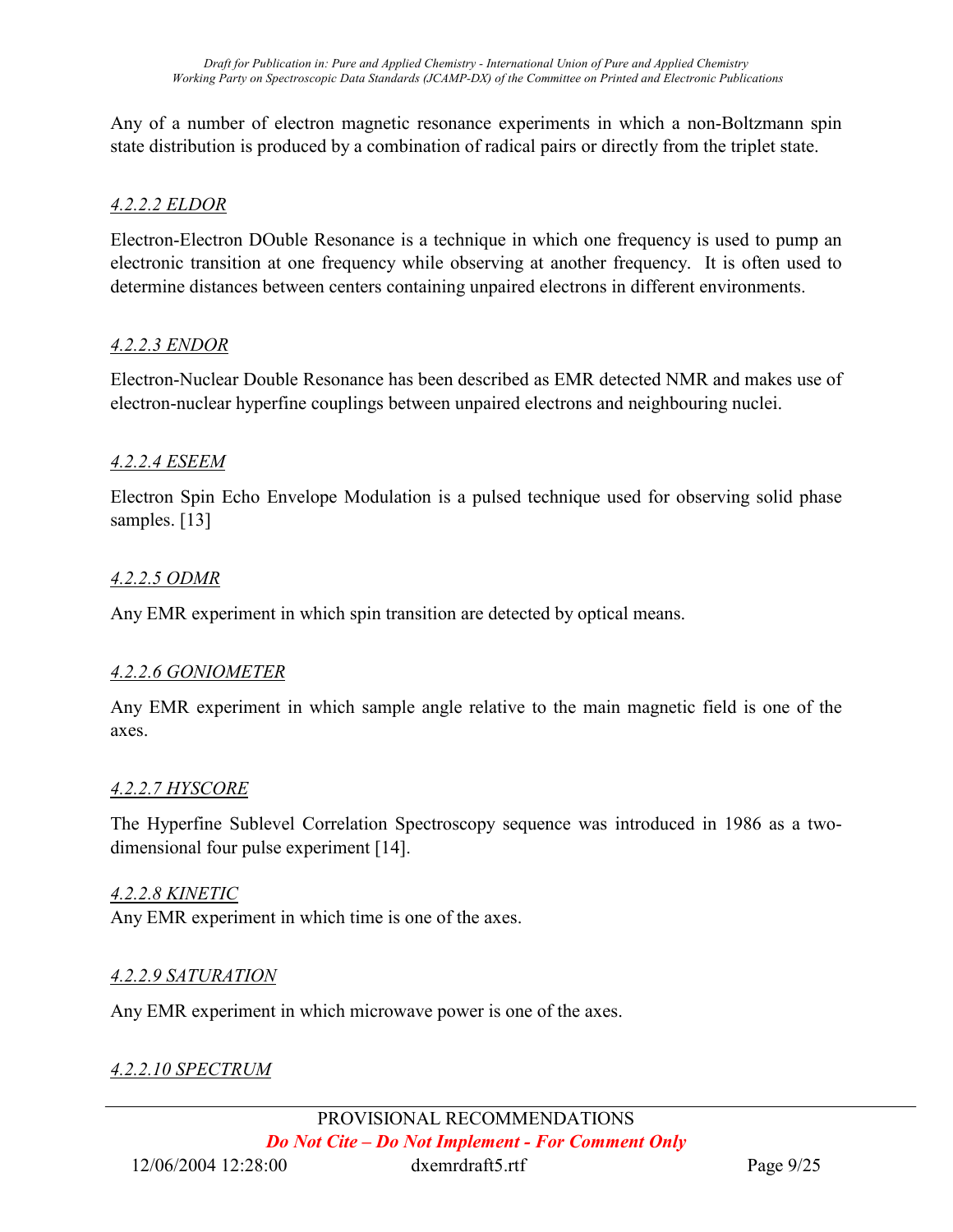Any EMR experiment in which the magnetic field is one of the axes.

### 4.2.2.11 FID

Any EMR experiment in which the free induction decay is detected.

#### 4.2.2.12 TRIPLE

Any EMR experiment, which involves the use two RF fields for modulating nuclear spins.

#### 4.2.2.13 IMAGING

Any EMR experiment in which distance is one or more of the experimental axes.

#### 4.2.2.14 SPECTRAL SPATIAL

Any EMR experiment in which distance and magnetic field are the experimental axes. (METHOD is Required)

#### 4.2.3 ##.DETECTION METHOD= (TEXT)

Used where a resonator is not involved in the measurement and can name e.g. fluorescence, phosphorescence, photoconductivity, reaction yield. An alternative where appropriate is to give a wavelength for the detector, this may be applicable for HFEPR.

#### 4.2.4 ##.MICROWAVE FREQUENCY1= (AFFN)

Typical EMR experiments were conducted at a fixed microwave frequency ranged from few MHz to hundreds of GHz. To accommodate EMR experiments that utilized more than one source of microwave radiation, the number 1 and 2 are appended to the LDRs. The microwave frequency is expressed in Hz.

4.2.5 ##.MICROWAVE POWER1= (AFFN)

The power of microwave source in watts.

4.2.6 ##.MICROWAVE PHASE1= (AFFN)

The phase of the microwave source in degrees.

#### 4.2.7 ##.MICROWAVE FREQUENCY2= (AFFN)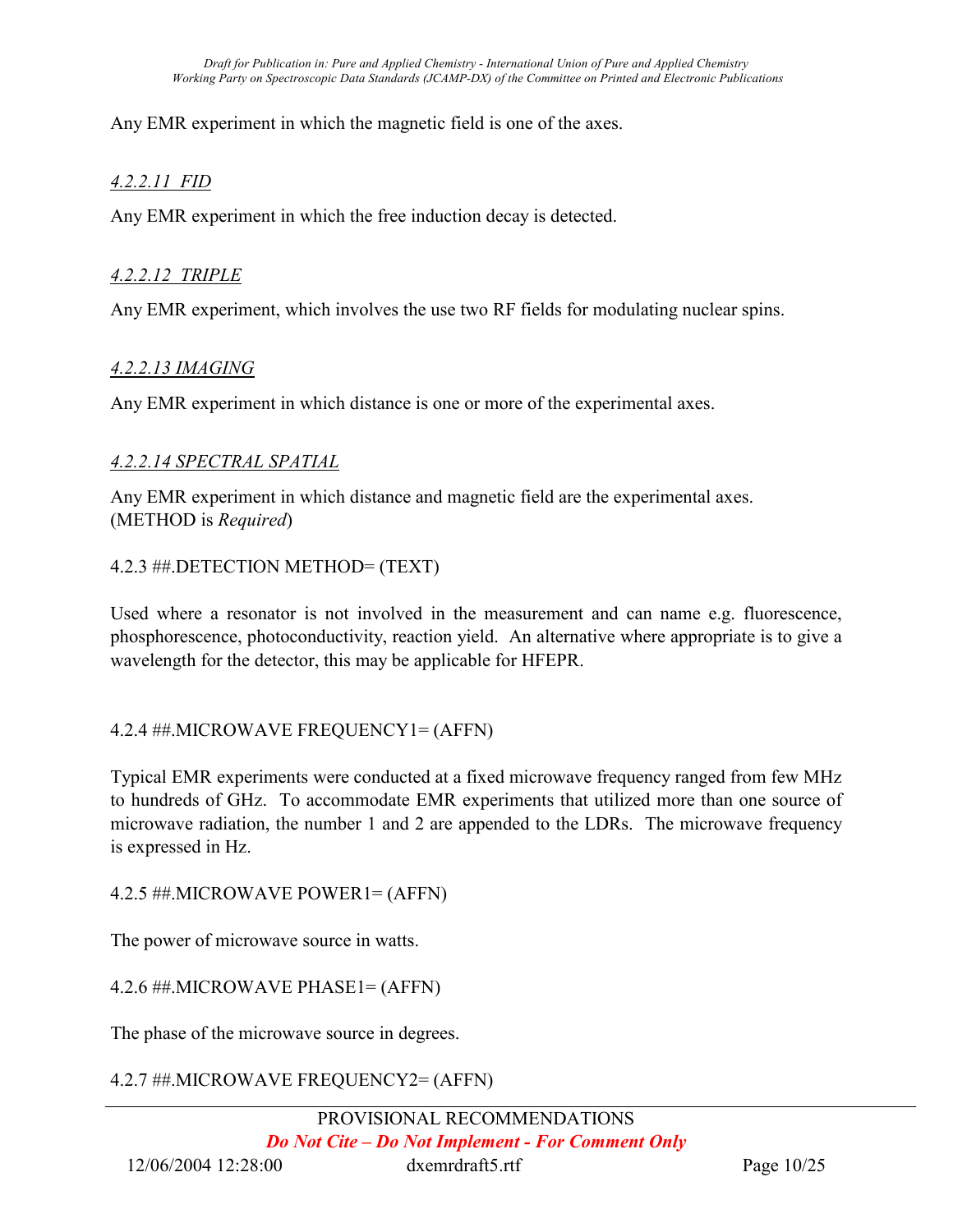The frequency for the second microwave source in Hz. (Required for ELDOR)

4.2.8 ##.MICROWAVE POWER2= (AFFN)

The power for the second microwave source in watts. (Required for ELDOR)

4.2.9 ##.MICROWAVE PHASE2= (AFFN)

The phase for the second microwave source in degrees. (Required for ELDOR)

4.2.10 ##.RECEIVER GAIN= (AFFN)

A scalar factor (gain) that is applied to the detection signal.

4.2.11 ##.MODULATION UNIT= (TEXT)

In a typical CW EMR experiment, the signal can be modulated by either field or frequency to achieve the enhancement of the signal resolution. The source of the modulation must be specified. (Required for CW)

### 4.2.12 ##.MODULATION AMPLITUDE= (AFFN)

The amplitude of the corresponding modulation unit. For example, the amplitude of field modulation is kept small compared to the linewidth in order to avoid over saturation of the signal. (Required for CW)

#### 4.2.13 ##.MODULATION FREQUENCY= (AFFN)

The frequency of modulation unit. The typical used modulation frequency in an EMR experiment is 100 KHz. (Required for CW)

4.2.14 ##.RECEIVER HARMONIC= (AFFN)

The typical CW experiment is recorded in  $1<sup>st</sup>$  harmonic (i.e. ##. RECEIVER HARMONIC=1). However, it can also be recorded as  $2^{nd}$  or  $3^{rd}$  Harmonics. (Required for CW)

4.2.15 ##.DETECTION PHASE= (AFFN)

The common used technique for EMR experiments is the phase-sensitive detection and is often calibrated to 0 degree relative to the reference arm. Therefore, the phase of the detector must be reported especially when the spectrum is not recorded in phase. (Required for CW)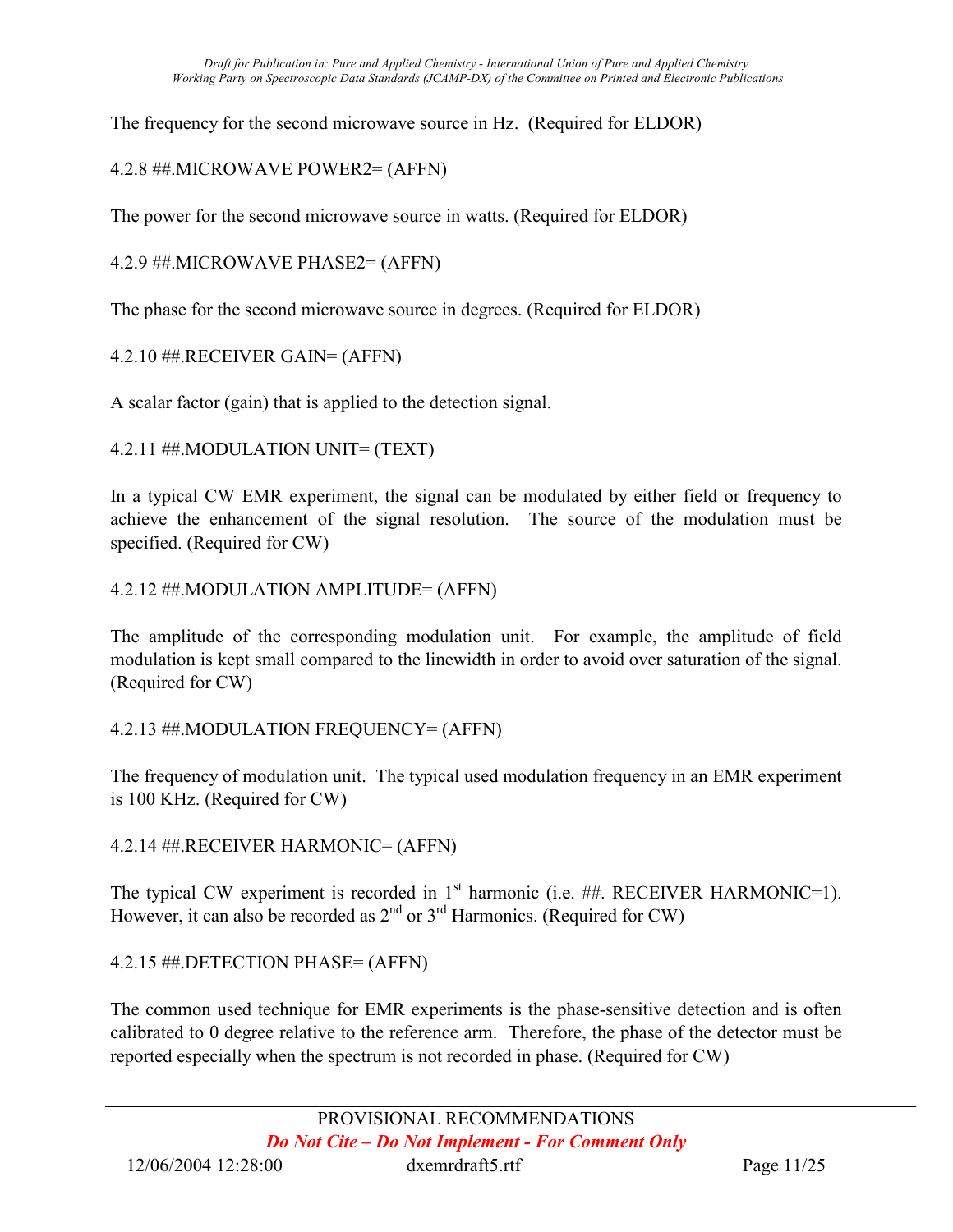#### 4.2.16 ##.SCAN TIME= (AFFN)

The time (in seconds) required to complete one scan of the spectrum.

4.2.17 ##.NUMBER OF SCANS= (AFFN)

The total number of scans for a spectrum. (1 if a single scan)

4.2.18 ##.GONIOMETER ANGLE= (AFFN)

Assumes a single circle goniometer. The crystal orientation will also need to be recorded as will the crystal structure properties of the host lattice, and assuming the measurements are on a magnetically dilute sample chemical details of the host will be needed. (Required if .METHOD=GONIOMETER)

4.2.19 ##.STATIC FIELD= (AFFN)

The static magnetic field in Gauss. This is commonly used when carry out double resonance or spin echo experiments. (Required for ENDOR)

4.2.20 ##.SCANNED RF POWER= (AFFN)

In a double resonance experiment, say ENDOR, a constant power of RF source was used to scan for nuclear transitions. (Required for ENDOR)

4.2.21 ##.PUMPED RF FREQUENCY 1= (AFFN)

In a double resonance experiment, say ENDOR, this is the frequency of the RF source which was used to scan for nuclear transitions (units are in Hz). (Required for TRIPLE)

4.2.22 ##.PUMPED RF POWER 1= (AFFN)

In a double resonance experiment, say ENDOR, this is the power of the RF source which was used to scan for nuclear transitions (units are in Watts). (Required for TRIPLE)

#### 4.2.23 ##.GRADIENT THETA= (AFFN)

For EMR imaging experiments, this is the intensity of the gradient magnetic field along the theta angle (using spherical coordinates - units are in Tesla). (Required for IMAGING)

#### 4.2.24 ##.GRADIENT PHI= (AFFN)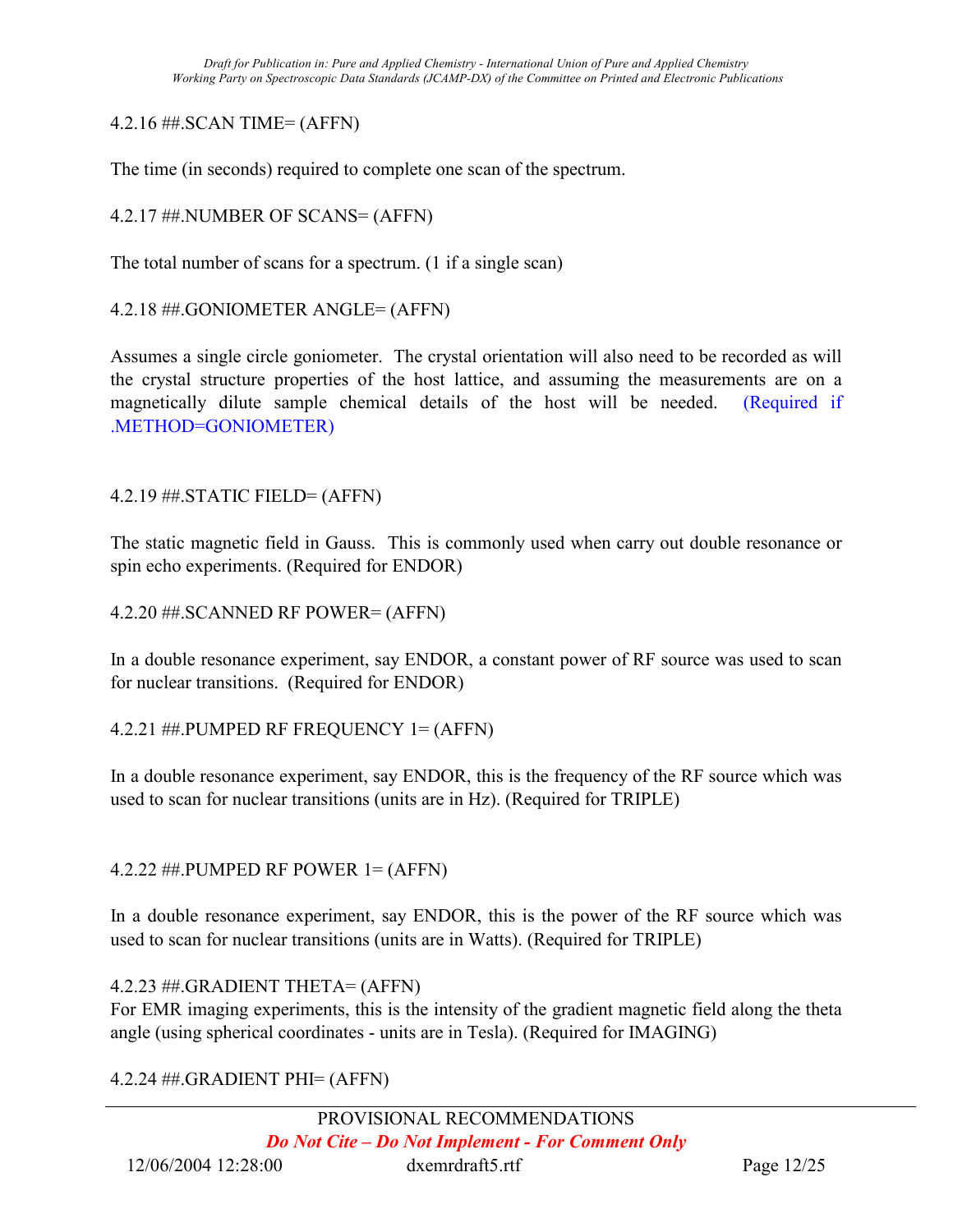For EMR imaging experiments, this is the intensity of the gradient magnetic field along the phi angle (using spherical coordinates - units are in Tesla). (Required for IMAGING)

# 4.2.25 ##.GRADIENT STRENGTH IN THETA/PHI DIRECTION= (AFFN)

For EMR imaging experiments, this is the intensity of the total angular gradient magnetic field (using spherical coordinates - units are in Tesla) (Required for IMAGING)

### 4.2.26 ##.GRADIENT STRENGTH X= (AFFN)

For EMR imaging experiments, this is the intensity of the gradient magnetic field along the X axis (units are in Tesla). (Required for IMAGING)

### 4.2.27 ##.GRADIENT STRENGTH Y= (AFFN)

For EMR imaging experiments, this is the intensity of the gradient magnetic field along the Y axis (units are in Tesla). (Required for IMAGING)

### 4.2.28 ##.GRADIENT STRENGTH Z= (AFFN)

For EMR imaging experiments, this is the intensity of the gradient magnetic field along the Z axis (units are in Tesla). (Required for IMAGING)

4.2.29 ##.SIMULATION SOURCE= (TEXT)

The sources or tools used to simulate the spectrum (e.g. QPOW, Bruker, WinEPR, etc.). (Required for EMR SIMULATION)

# 4.2.30 ##.SIMULATION PARAMETERS= (TEXT)

The detailed descriptions of the EMR parameters that are needed to reproduce the simulated spectra such as microwave frequency, hyperfine coupling constants, rotation angles, static magnetic fields, scan range, linewidth, etc. (Required for EMR SIMULATION)

# 4.3 CORE DATA

4.3.1 ##XUNITS= (STRING) and ##YUNITS= (STRING) Here, the units of the axes can be given as one of the following keywords: For ##XUNITS=: DEGREES, HERTZ, KELVIN, SECONDS, TESLA, WATTS. For ##YUNITS=: POWER, INTENSITY and ARBITRARY UNITS. (Required)

4.3.2 ##FIRSTX= (AFFN) and ##LASTX= (AFFN) First and last actual abscissa values of ##XYDATA=. First tabulated abscissa times ##XFACTOR= should equal ##FIRSTX=.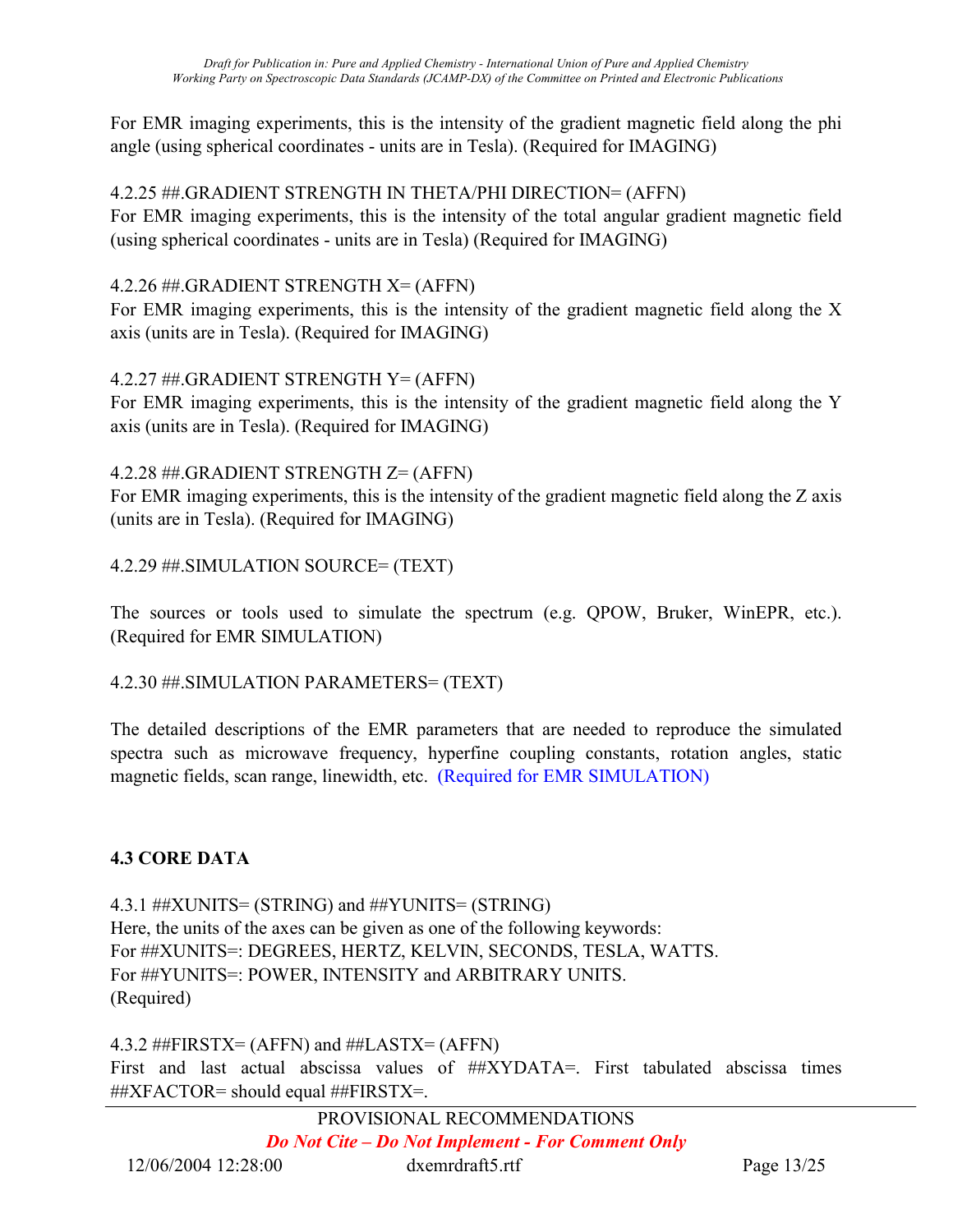### (Required for ##DATA CLASS=XYDATA)

# 4.3.3 ##FIRSTY= (AFFN)

Here, the actual ordinate value corresponding to  $#FIRSTX=$  is meant.  $#FIRSTY=$  should be equal  $\#$ YFACTOR= times the first Y-value in  $\#$  $XYDATA$ =. (Required for ##DATA CLASS=XYDATA)

#### 4.3.4 ##XFACTOR= (AFFN) and ##YFACTOR= (AFFN)

The values of a spectrum may be converted to integer to save space and allow the DIFDUP format (see [1] Section 5). It is important to select a convenient scaling to keep the file within reasonable limits, but to store all significant digits. In such a case, the ##XFACTOR= and ##YFACTOR= LDR contain a floating-point number to be multiplied by the values in  $\#$  $XYDATA$ = to arrive at the original data point value.

In most cases,  $\pm 32767$  is sufficient; therefore this is the *recommended ordinate scaling*. If larger scaling is necessary, it is required to give the actual unscaled maximum and minimum of the ordinates in the records ##MAXY= and ##MINY=.

For example, if a Y-value with 9 significant figures (e.g., 0.002457194) needs to be converted to an integer value for ASDF coding then:

a) divide by the maximum of the absolute Y-value (say, 0.346299765),

b) multiply by the largest integer value (MAXINT) necessary to place all significant figures left of the decimal point, and

c) convert to integers.

(Required for ASDF data types. Should be to 1.0 for AFFN)

4.3.5 ##NPOINTS= (AFFN)

The number of points in the data table is required for all data classes: XYDATA, XYPOINTS, PEAK TABLE, and PEAK ASSIGNMENTS.

(Required, handled by VAR\_DIM in NTUPLE files)

#### 4.4 CORE DATA TABLE

Data must be stored in one of the following data formats (Sections 4.4.1–4.4.4). Only one of these formats is allowed per DATA block, and the selected data table is given in the header, e.g., ##DATA CLASS=XYDATA.

4.4.1 ##XYDATA= (AFFN or ASDF).

This LDR contains a table of spectral data with abscissa values at equal intervals specified by parameters defined in Section 4.3. The label is followed by a variable list,  $(X + (Y, Y))$  where ".." indicates indefinite repeat of Y-values until the end of line and ++ indicates that X is incremented by (LASTX-FIRSTX) / (NPOINTS-1) between two Y-values. For discrete points, the AFFN form is allowed where each Y value is written out in full. This form creates large files, but is easily human-readable. The ASDF forms defined in JCAMP-DX 4.24 (Reference 1)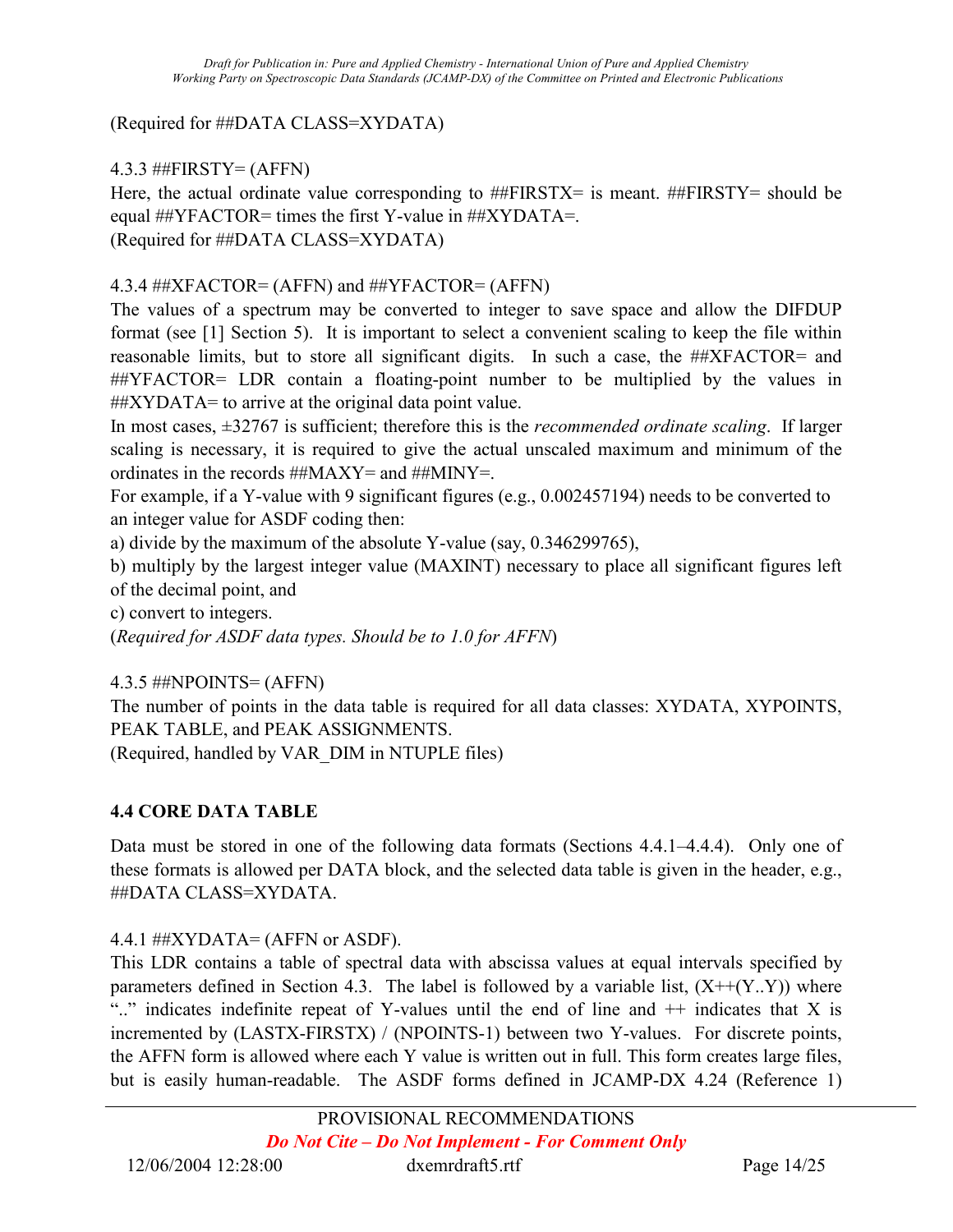produce much smaller files but at the cost of reduced human readability. In modern computers systems file size is no longer the restriction it used to be and the task group felt that users may be more comfortable with AFFN which would also allow the storage of numbers in scientific notation.

# 4.4.2 ##XYPOINTS= (AFFN)

This LDR contains a table of spectral data with unequal abscissa increments. The label is followed by a variable list, (XY..XY). X and Y are separated by commas, data pairs are separated by semicolons or blanks. This LDR should not be used for peak tables. For example, X1, Y1; X2,Y2, …, Xi, Yi.

# 4.4.3 ##PEAK TABLE= (AFFN)

It is recommended to store peak information using ##PEAK ASSIGNMENTS=, however, for backward compatibility this definition is included. This data table contains a table of peaks where the peak data starts on the following line. The label is followed by the variable list (XY) or (XYW) for peak position, intensity, and width, where known, on the same line. The function used to calculate the peak width should be defined by a \$\$ comment in the line below the label. The peak groups are separated by a semicolon or space, components of a group are separated by commas.

# 4.4.4 ##PEAK ASSIGNMENTS= (STRING)

Variable list: (XA), (XYA), or (XYWA)

After this LDR, a list of peaks and their assignments for each component is given in the following form:

 $(X1, [Y1, [W1]], \leq A1$ 

# . . . .

 $(Xi, [Yi, [Wi]], \le Ai>$ 

X and Y indicate the location and height of each peak in units given by ##XUNITS= and ##YUNITS=. W stands for width in ##XUNITS=, and A represents a string describing the assignment enclosed in angle brackets.

The parentheses provide a start and end flag of each assignment. Square brackets indicate optional information. It is important for the technical readability to have the same format for the whole peak assignment table and describe it after the ##PEAK ASSIGNMENTS= LDR with (XA), (XYA), or (XYWA). This LDR should be followed by a comment, which gives the method of finding the peak.

# 5. NOTES

The notes portion of a JCAMP-DX file or block complements the core. Notes describe an experiment in greater detail than does ##TITLE=, including descriptions of equipment, method of observation, and data processing, as appropriate. Notes may contain information, which is not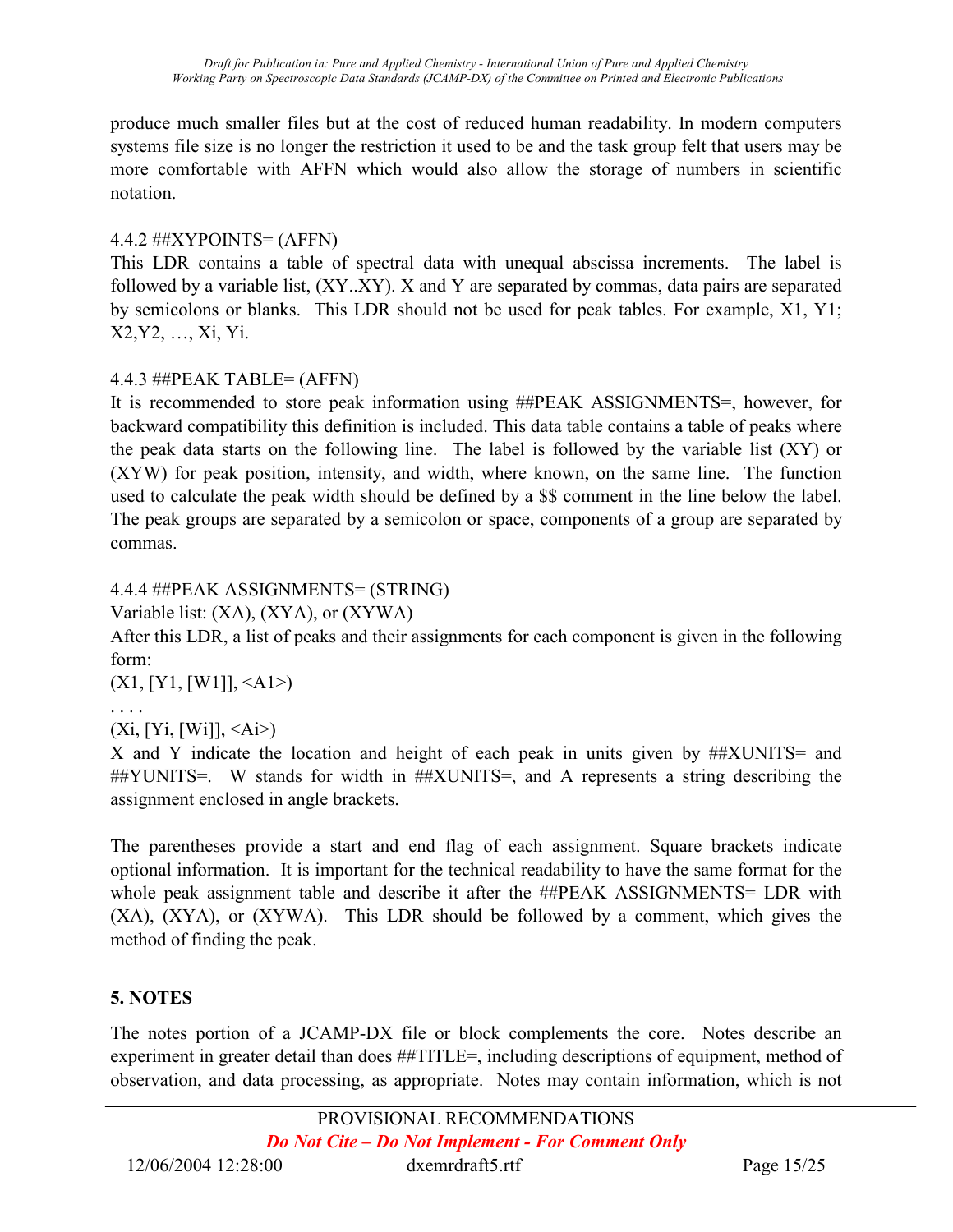found in the native file in which data is originally collected by an instrument. Notes are placed before the core data section to permit them to be viewed without listing the whole file. The contents of the notes depend on the user as well as the technique or application. Notes will vary for different samples, sites, data systems, and applications employed in the experiment.

# 5.1 GLOBAL NOTES

These have been already defined in JCAMP-DX and are common to all spectroscopy types. The file headers, spectral and sample parameters are often the same for different analytical techniques. This allows us to implement many of the standard LDRs from the existing JCAMP-DX protocols. The list given below is only a selection from those allowed. A complete list can be found in the references [1–6].

At least one of the optional LDRs described in Sections 5.1.3–5.1.8 should be included in each JCAMP-DX file. This is important for later archiving, as these fields will yield more detailed information on the content of the data stored than a simple ##TITLE= field.

# 5.1.1 ##LONG DATE= (STRING)

Date of measurement is required by many agencies and recommended in the year 2000 form: YYYY/MM/DD [HH:MM:SS[.SSS] [±XXXX]]. YYYY is the long format of the year, MM the number of the month, DD the number of the day, HH the hour, MM the minutes, SS.SSS the seconds and fractions of a second of the measurement,  $\pm$ XXXX is the difference to the UTC (e.g., +0100 is one hour difference to UTC).

(Optional)

# 5.1.2 ##SOURCE REFERENCE= (TEXT)

Here, an identification of the original spectrum file in native format or library name and serial number is possible, for example.

(Optional)

# 5.1.3 ##SAMPLE DESCRIPTION= (TEXT)

If the sample is not a pure compound, this field should contain its description, i.e., composition, origin, appearance, results of interpretation, etc. If the sample is a known compound, the following LDRs specify structure and properties, as appropriate. (Optional)

# 5.1.4 ##IUPAC NAME=(STRING)

The use of IUPAC names for the sample has been recommended previously by the Commission on Molecular Structure and Spectroscopy of the Physical Chemistry Division in 1991. (Optional)

# 5.1.5 ##CAS NAME= (STRING)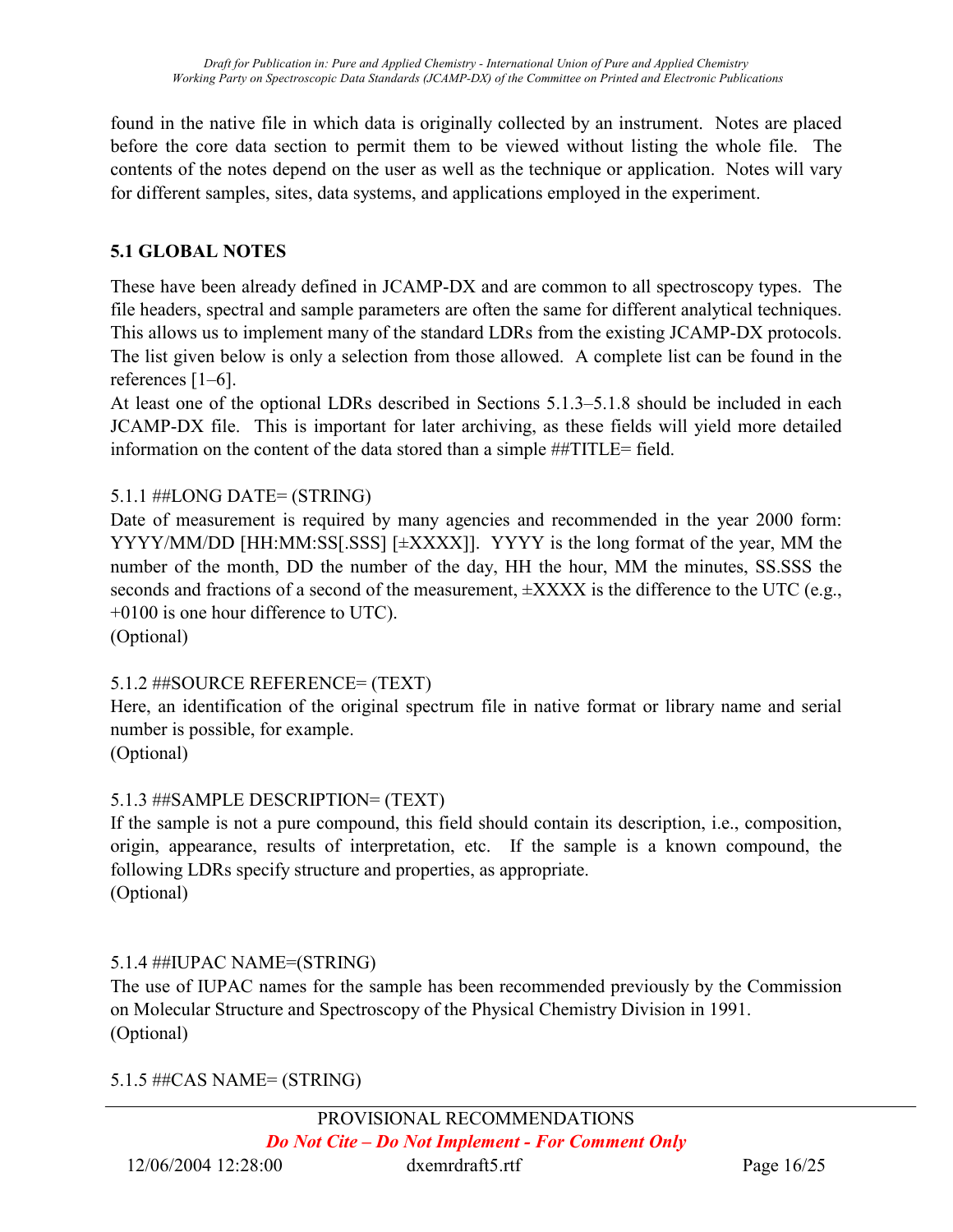Sample name according to Chemical Abstracts naming conventions as described in the CAS Index Guide is required here. Examples can be found in Chemical Abstracts indices or the Merck Index. Greek letters are spelled out, and standard ASCII capitals are used for small capitals, Suband superscripts are indicated by prefixes / and  $\wedge$ . Example: alpha-D-glucopyranose, 1-(dihydrogen phosphate).

(Optional)

#### 5.1.6 ##NAMES= (STRING)

Here, the common, trade, or other names are allowed. Multiple names are placed on separate lines.

(Optional)

### 5.1.7 ##MOLFORM= (STRING)

Another possibility of describing the sample is to write down the molecular formula. Elemental symbols are arranged with carbon first, followed by hydrogen, and then remaining element symbols in alphabetic order.

The first letter of each elemental symbol is capitalized. The second letter, if present, is lower case. One-letter symbols must be separated from the next symbol by a blank or digit. Sub- and superscripts are indicated by the prefixes:  $\ell$  and  $\Lambda$ , respectively and are terminated by the next nondigit. The slash may be omitted for subscripts. For readability, each atomic symbol may be separated from its predecessor by a space. For substances that are represented by dot disconnected formulas (hydrates, etc.), each fragment is represented in the above order, and the dot is represented by \*. Isotopic mass is specified by a leading superscript. D and T may be used for deuterium and tritium.

Examples: C2H4O2 or C2 H4 O2 (ethanoic acid) H2  $\wedge$ 17O (water, mass 17 oxygen) (Optional)

#### 5.1.8 ##CONCENTRATIONS= (STRING)

The list of the known components and their concentrations has the following form, where N stands for the name and C for the concentration of each component in units given with U in the form:

```
##CONCENTRATIONS= (NCU) 
(N1, C1, U1)
```
(Ni, Ci, Ui)

The group for each component is enclosed in parentheses. Each group starts a new line and may continue on following lines.

(Optional)

# 5.1.9 ##SPECTROMETER/DATA SYSTEM= (TEXT)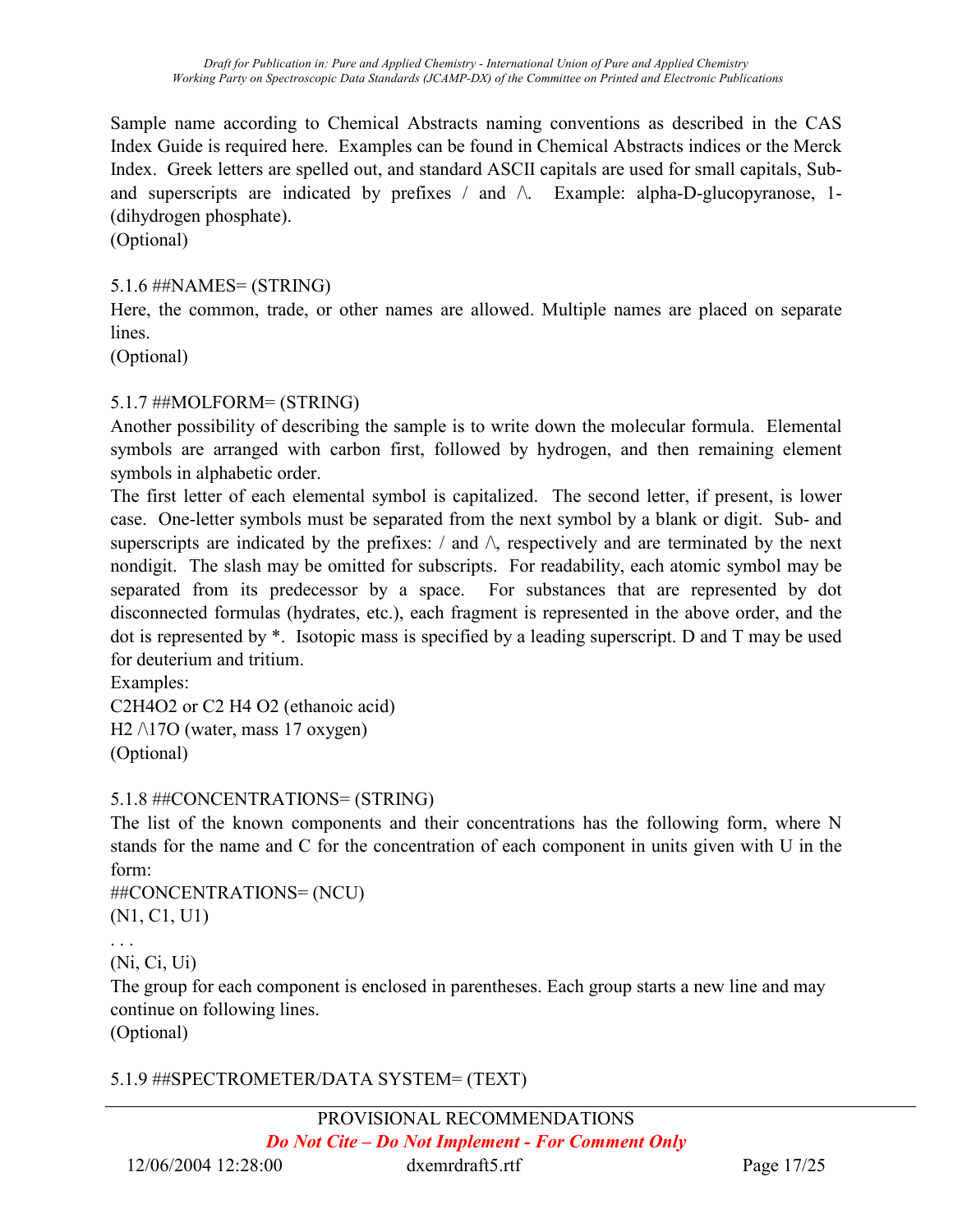This LDR contains manufacturers' name, model of spectrometer, software system, and release number, as appropriate in the form used by the manufacturer. (Optional)

5.1.10 ##DATA PROCESSING= (TEXT)

Here, all mathematical procedures used before storing the data in the JCAMP-DX file are described. This LDR is also important in peak assignments. (Optional)

5.1.11 ##XLABEL= (TEXT) and ##YLABEL= (TEXT) These LDRs give the possibility of labeling the axes. (Optional)

5.1.12  $\#$  $MAXX = (AFFN)$ ,  $\#$  $MINX = (AFFN)$ ,  $\#$  $MAXY = (AFFN)$ , and  $\#$  $MINY = (AFFN)$ These LDRs give the largest and smallest actual X- and Y-values in a spectrum. ##MAXY= and ##MINY= are required if the Y-range exceeds recommended ordinate scaling (Section 4.3.4). (Optional)

# 5.2 DATA-TYPE-SPECIFIC NOTES

Data-type-specific labels are RESERVED labels that are defined by qualified user groups for a particular data-type. A data-type-specific label is distinguished by a data-type-specific label name which starts with a period (e.g., ##.MICROWAVE FREQUENCY=). Choice of period as distinguishing character is by analogy with the convention for data-structure names in Pascal and C. Effectively, the full label name is the concatenation of the data-type name and the label-name, with a period in between, i.e.,  $\# \# EMR$  MEASURMENT. MICROWAVE FREQUENCY=.

5.2.1 ##.RESONATOR= (TEXT)

In a typical EMR spectrometer the resonator (a.k.a. cavity) is used to hold the sample, however a resonant cavity is not required to achieve resonance (!). This LDR enables the cavity to be described, e.g.  $TE_{102}$  rectangular,  $TE_{011}$  cylindrical, helical, loop-gap, Fabry-Perot

# 5.2.2 ##.TIME CONSTANT= (AFFN)

This is most appropriate with legacy measurements where a signal was measured and recorded on a chart recorder. With digital recording, especially where an integrating ADC is used, the interpretation of a time constant is problematic. The time constant is an output filter that utilizes resistive-capacitive filter to filter the output of the phase-sensitive detector to improve the signal to noise. The time constant is expressed in seconds.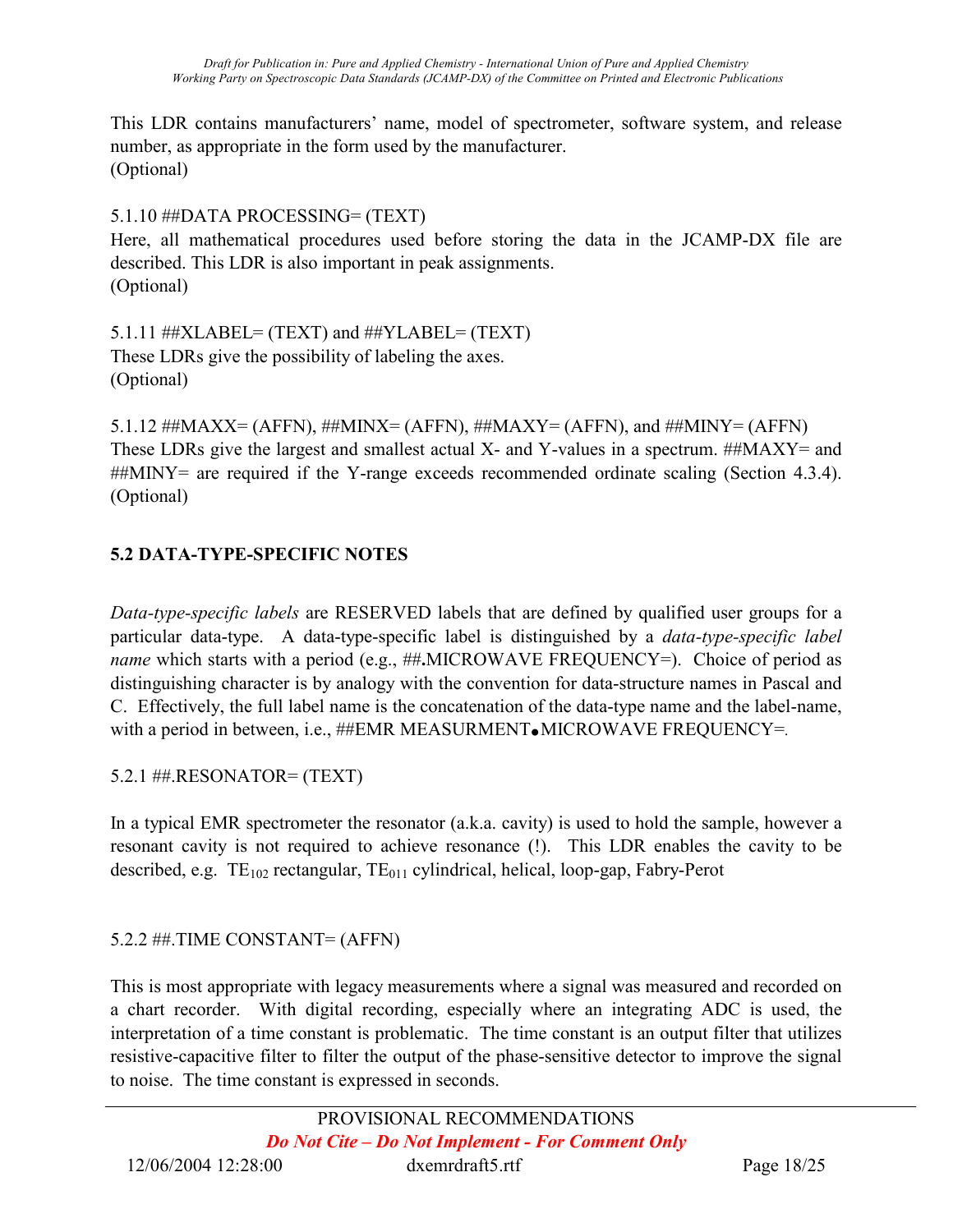# 5.2.3 ##.PUMPED RF FREQUENCY 2= (AFFN)

In a triple resonance experiment, this is the frequency of the RF source which was used for the third source (units are in Hz).

5.2.4 ##.PUMPED RF POWER 2= (AFFN)

In a triple resonance experiment, this is the power of the RF source which was used for the third source (units are in Watts).

5.2.5 ##DATA PROCESSING= (TEXT)

The descriptions of methods or algorithms used to process the data (e.g. FT).

5.2.6 ##.CALIBRATION STANDARD= (TEXT)

The chemical standard used internally or externally to calibrate the g value of an EMR signal. (e.g. DPPH or  $MgO<sub>2</sub>$ ).

5.2.7 ##.X\_OFFSET= (AFFN)

The numerical offset of the global X axis.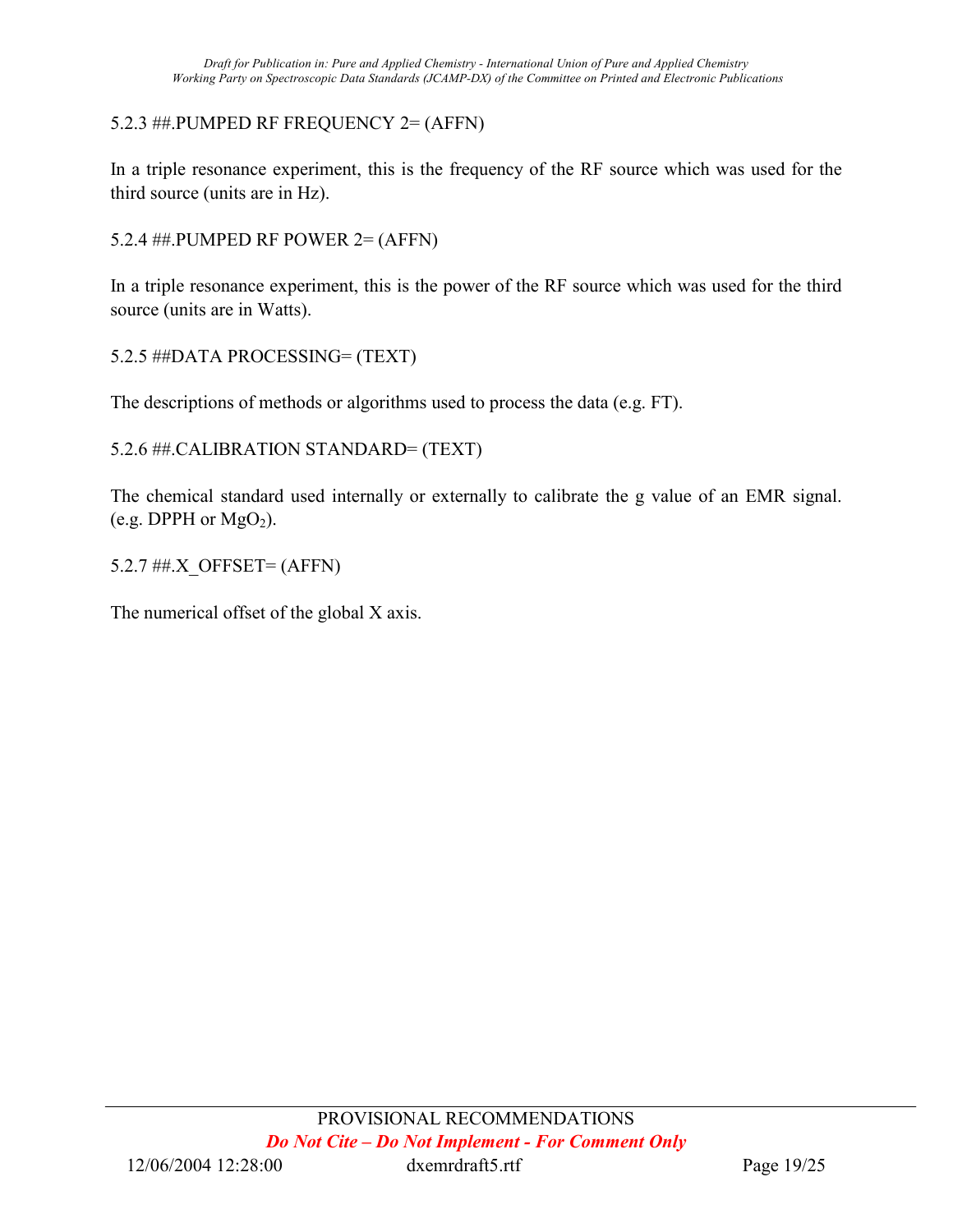# 6. SUMMARY

The following table lists the LDRs discussed with their basic parameters shown.

### Table 1. Relevant terms for EMR

| Parameter           | <b>Allowable</b><br>words<br>and | <b>Comments</b> |
|---------------------|----------------------------------|-----------------|
| ##TITLE=            | <b>UNITS</b><br><b>TEXT</b>      | <b>REQUIRED</b> |
|                     |                                  |                 |
| ##JCAMP-DX=         | 5.01 STRING                      | <b>REQUIRED</b> |
| ##DATA TYPE=        | EMR MEASUREMENT,                 | <b>REQUIRED</b> |
|                     | <b>EMR SIMULATION</b>            |                 |
| ##DATA CLASS=       | XYDATA, XYPOINTS,                | <b>REQUIRED</b> |
|                     | PEAK TABLE or                    |                 |
|                     | <b>ASSIGNMENTS</b>               |                 |
| ##ORIGIN=           | <b>TEXT</b>                      | <b>REQUIRED</b> |
| ##OWNER=            | <b>TEXT</b>                      | <b>REQUIRED</b> |
| ##LONGDATE=         | YYYY/MM/DD                       | <b>OPTIONAL</b> |
|                     | [HH:MM:SSSS[.SSSS][±UU           |                 |
|                     | $UU$ ]                           |                 |
| ##SPECTROMETER/DATA | <b>TEXT</b>                      | <b>OPTIONAL</b> |
| SYSTEM=             |                                  |                 |
| ##.DETECTION MODE=  | CW, PULSE                        | <b>REQUIRED</b> |
| ##.METHOD=          | DYNAMIC,<br>ELDOR,               | <b>REQUIRED</b> |
|                     | ENDOR, ESEEM,<br>ODMR.           |                 |
|                     | GONIOMETER,                      |                 |
|                     | HYSCORE, KINETIC,                |                 |
|                     | SATURATION,                      |                 |
|                     | SPECTRUM, FID, TRIPLE,           |                 |
|                     | IMAGING, SPECTRAL                |                 |
|                     | SPATIAL, STRING                  |                 |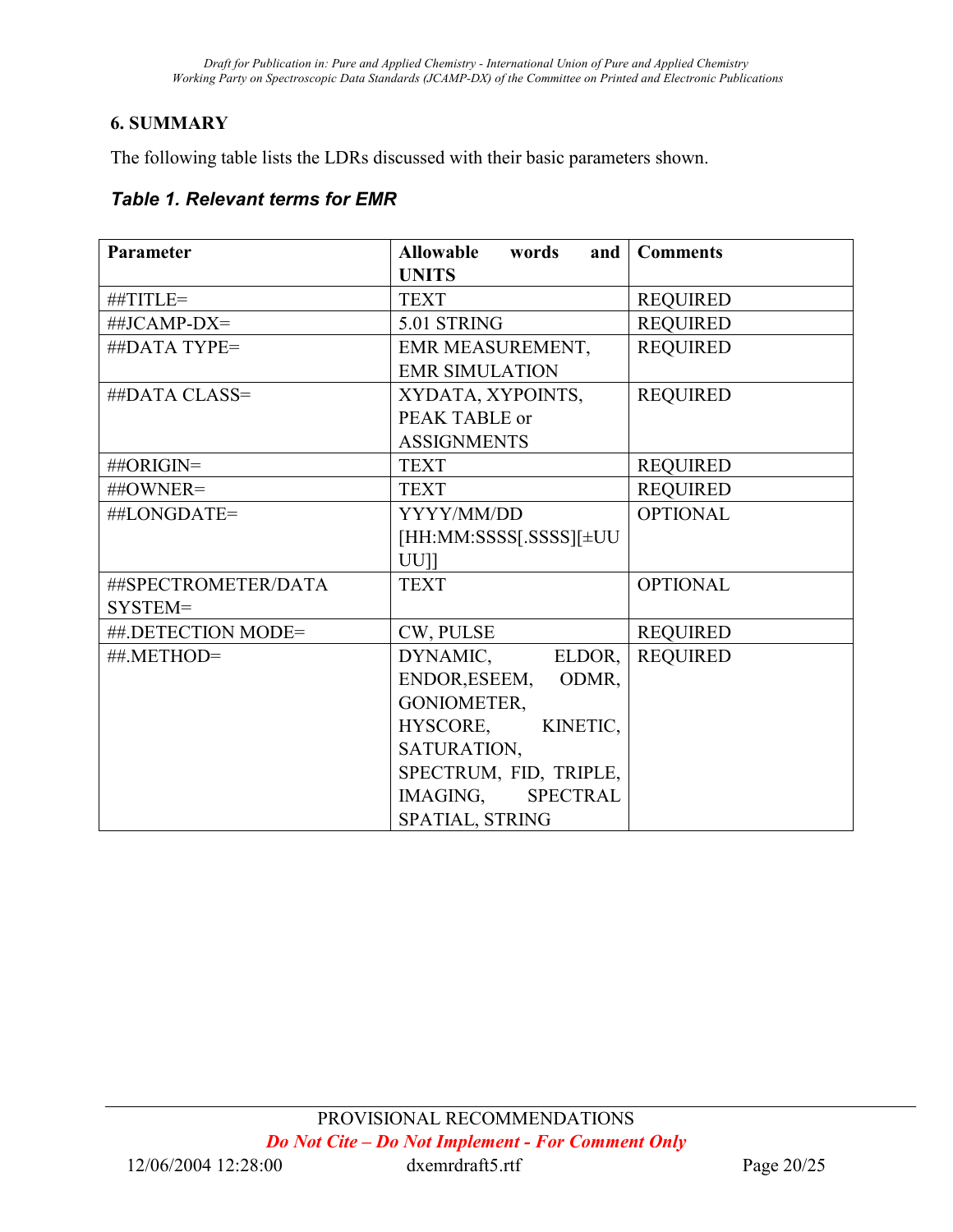| ##.RESONATOR=                                  | <b>TEXT</b>                        | <b>OPTIONAL</b>             |
|------------------------------------------------|------------------------------------|-----------------------------|
| ##.MICROWAVE                                   | <b>HERTZ</b>                       | <b>REQUIRED</b>             |
| FREQUENCY1=                                    |                                    |                             |
| ##.MICROWAVE POWER1=                           | <b>WATT</b>                        | <b>REQUIRED</b>             |
| ##.MICROWAVE PHASE1=                           | <b>DEGREES</b>                     | <b>REQUIRED</b>             |
| ##.MICROWAVE                                   | <b>HERTZ</b>                       | <b>REQUIRED for ELDOR</b>   |
| FREQUENCY2=                                    |                                    |                             |
| ##.MICROWAVE POWER2=                           | <b>WATT</b>                        | <b>REQUIRED for ELDOR</b>   |
| ##.MICROWAVE PHASE2=                           | <b>DEGREES</b>                     | <b>REQUIRED for ELDOR</b>   |
| ##.RECEIVER GAIN=                              | <b>DIMENSIONLESS</b>               | <b>REQUIRED</b>             |
|                                                | <b>NUMBER</b>                      |                             |
| ##.MODULATION UNIT=                            | TESLA, HERTZ, LUMENS,              | <b>REQUIRED for CW</b>      |
|                                                | <b>STRING</b>                      |                             |
| ##.MODULATION AMPLITUDE=                       | NUMBER, IN UNITS OF                | <b>REQUIRED for CW</b>      |
|                                                | <b>MODULATION UNIT</b>             |                             |
| ##.MODULATION                                  | <b>HERTZ</b>                       | <b>REQUIRED for CW</b>      |
| FREQUENCY=                                     |                                    |                             |
| ##.RECEIVER HARMONIC=                          | <b>POSITIVE</b><br><b>INTEGER,</b> | <b>REQUIRED for CW</b>      |
|                                                | usually 1                          |                             |
| ##.DETECTION PHASE=                            | <b>DEGREES</b>                     | <b>REQUIRED for CW</b>      |
| ##.TIME CONSTANT=                              | <b>SECONDS</b>                     | <b>OPTIONAL</b>             |
| ##.SCAN TIME=                                  | <b>SECONDS</b>                     | <b>REQUIRED</b>             |
| ##.NUMBER OF SCANS=                            | <b>INTEGER</b>                     | <b>REQUIRED</b>             |
| ##.GONIOMETER ANGLE=                           | <b>DEGREES</b>                     | REQD<br>if<br>.METHOD=      |
|                                                |                                    | <b>GONIOMETER</b>           |
| ##.STATIC FIELD=                               | <b>TESLA</b>                       | <b>REQUIRED for ENDOR</b>   |
| ##.SCANNED RF POWER=                           | <b>WATTS</b>                       | <b>REQUIRED for ENDOR</b>   |
| ##.PUMPED RF FREQUENCY 1=                      | <b>HERTZ</b>                       | <b>REQUIRED for TRIPLE</b>  |
| ##.PUMPED RF POWER 1=                          | <b>WATTS</b>                       | <b>REQUIRED for TRIPLE</b>  |
| ##.PUMPED RF FREQUENCY 2=                      | <b>HERTZ</b>                       | <b>OPTIONAL for TRIPLE</b>  |
| ##.PUMPED RF POWER 2=                          | <b>WATTS</b>                       | <b>OPTIONAL for TRIPLE</b>  |
| ##DATA PROCESSING=                             | <b>TEXT</b>                        | <b>OPTIONAL</b>             |
| ##.CALIBRATION STANDARD=                       | <b>TEXT</b>                        | <b>OPTIONAL</b>             |
| ##.X OFFSET=                                   | <b>NUMBER</b>                      |                             |
| ##.GRADIENT THETA=                             | TEXT, DEGREES                      | <b>REQUIRED for IMAGING</b> |
| ##.GRADIENT PHI=                               | TEXT, DEGREES                      | <b>REQUIRED for IMAGING</b> |
| ##.GRADIENT<br><b>STRENGTH</b><br>$\mathbb{N}$ | TEXT, T/M                          | <b>REQUIRED for IMAGING</b> |
| THETA/PHI DIRECTION=                           |                                    |                             |
| ##.GRADIENT STRENGTH X=                        | TEXT, T/M                          | <b>REQUIRED for IMAGING</b> |
| ##.GRADIENT STRENGTH Y=                        | TEXT, T/M                          | REQUIRED for IMAGING        |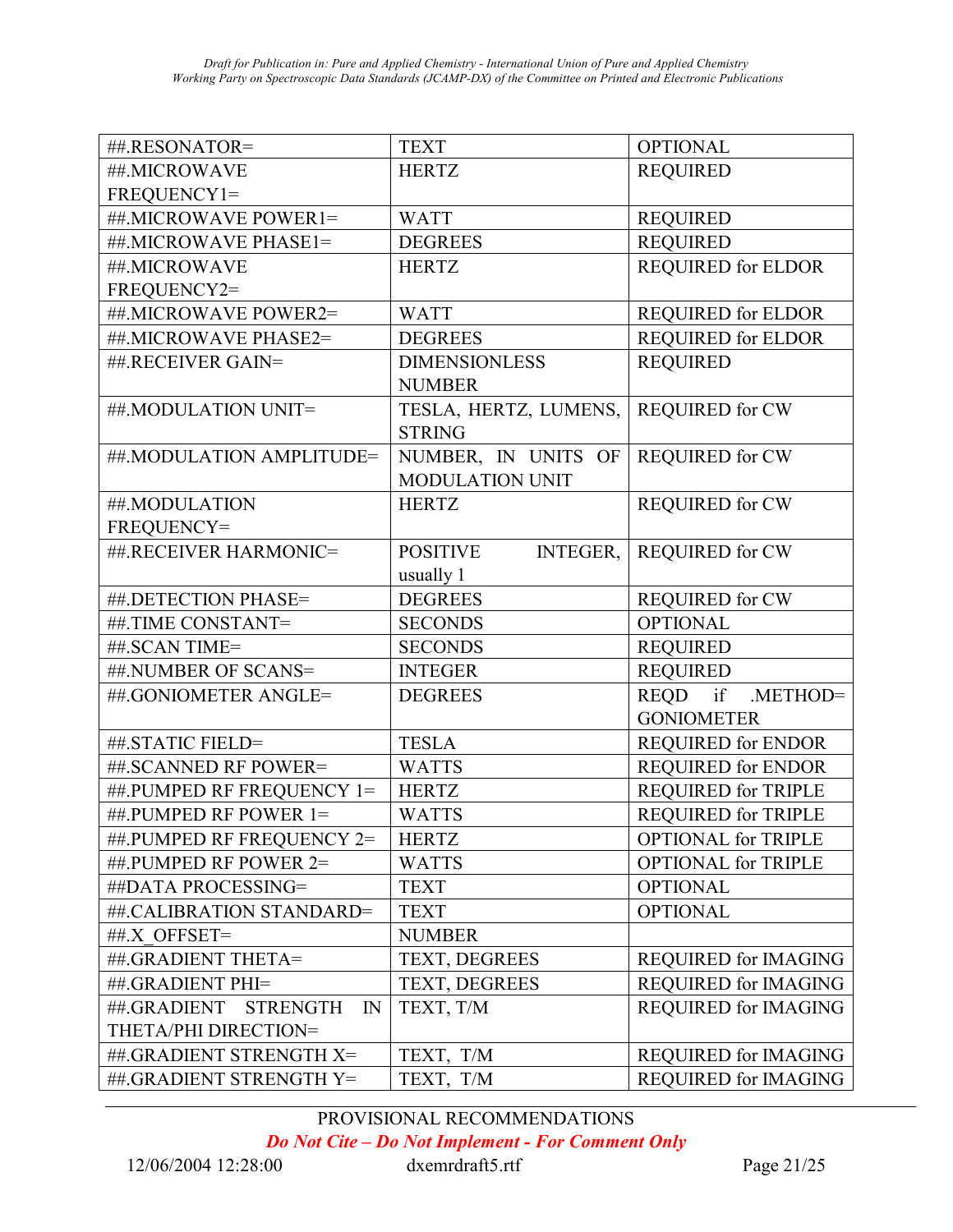| ##.GRADIENT STRENGTH Z= | TEXT, T/M                     | <b>REQUIRED for IMAGING</b> |
|-------------------------|-------------------------------|-----------------------------|
| ##.SIMULATION SOURCE=   | <b>TEXT</b>                   | REQUIRED FOR EMR            |
|                         |                               | <b>SIMULATION</b>           |
| ##.SIMULATION           | <b>TEXT</b>                   | REQUIRED FOR EMR            |
| PARAMETERS=             |                               | <b>SIMULATION</b>           |
| ##SAMPLE DESCRIPTION=   | <b>TEXT</b>                   | <b>OPTIONAL</b>             |
| ##CAS NAME=             | <b>TEXT</b>                   | <b>OPTIONAL</b>             |
| ##STATE=                | Solid, liquid, gas, etc. TEXT | <b>OPTIONAL</b>             |
| ##CONCENTRATION=        | <b>TEXT</b>                   | <b>OPTIONAL</b>             |
| ##XUNITS=               | DEGREES, HERTZ,               | to be used as XLABEL if     |
|                         | KELVIN, SECONDS,              | ##XLABEL is undefined.      |
|                         | TESLA, WATTS, STRING          | <b>REQUIRED</b>             |
| ##YUNITS=               | PREDEFINED, can               | be   REQUIRED               |
|                         | ARBITRARY UNITS,              |                             |
|                         | <b>STRING</b>                 |                             |
| ##XLABEL=               | FIELD, TIME, ANGLE,           | <b>OPTIONAL</b>             |
|                         | TEMPERATURE, POWER,           |                             |
|                         | <b>TEXT</b>                   |                             |
| ##XFACTOR=              | <b>NUMBER</b>                 | $= 1$ if no compression     |
| ##YFACTOR=              | <b>NUMBER</b>                 | $= 1$ if no compression     |
| ##FIRSTX=               | <b>NUMBER</b>                 | <b>REQUIRED for XYDATA</b>  |
| ##LASTX=                | <b>NUMBER</b>                 | <b>REQUIRED for XYDATA</b>  |
| ##NPOINTS=              | <b>POSITIVE INTEGER</b>       | <b>REQUIRED</b>             |
| ##FIRSTY=               | <b>NUMBER</b>                 | <b>REQUIRED</b>             |
| ##\$NOTES               | <b>TEXT</b>                   | from legacy data            |
| $\#$ <b>END=</b>        |                               | <b>REQUIRED</b>             |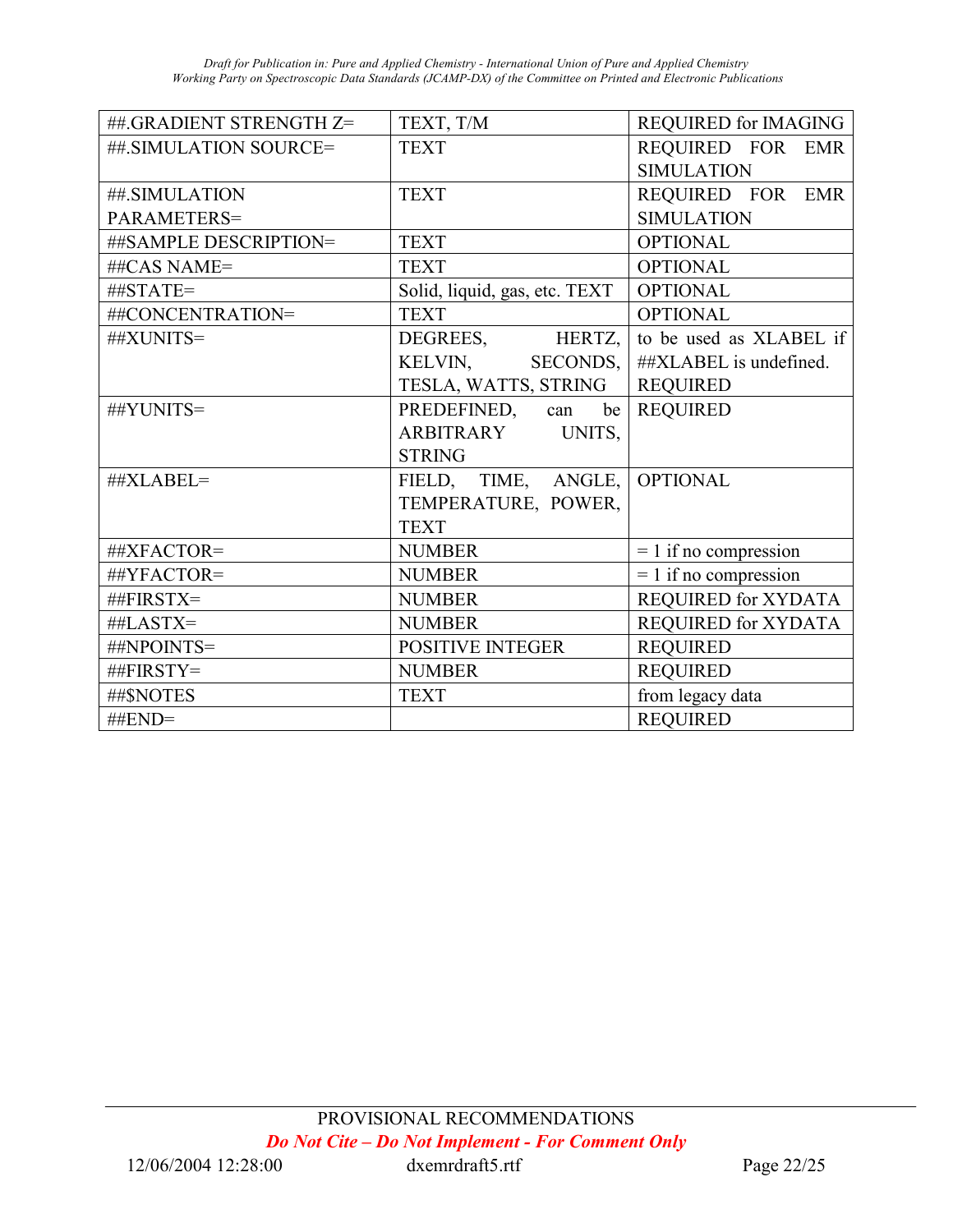#### Example files

```
##TITLE= Toluene soln : D. trapped by Phenyl-t-butylnitrone(PBN) 
\#HJCAMP-DX= 5.01 $$ Manual conversion from Bruker file
##DATA TYPE= EMR SPECTRUM 
##DATA CLASS= XYDATA 
##ORIGIN= School of Chemistry , University of Bristol 
##OWNER= John Maher : john.maher@bristol.ac.uk 
##DATE= 2000/11/26 
##SPECTROMETER/DATA SYSTEM= Bruker ESP300E 
##.DETECTION MODE= CW 
##.METHOD= ESR 
##INSTRUMENTAL PARAMETERS= X Band 
##.FREQUENCY= 9.7667680GHz 
##.POWER= 20.0 mW 
##.GAIN= 1.0E4 
##.MODULATION FREQUENCY= 100kHz 
##.MODULATION AMPLITUDE= 1.015G 
##.CENTRE= 0.3472016 
##.SWEEP= 0.0059990 
##DELTAX= .4885179E-05 
##XUNITS= TESLA 
##YUNITS= INTENSITY 
##XFACTOR= .1068751E-4 
##YFACTOR= .2414014E-01 
##FIRSTX= 0.3441986 
##LASTX= 0.3501976 
##MAXY= 791.0000 
\#\#MINY= -786.0000
##NPOINTS= 1229 
##FIRSTY= -4.000000 
\# XYDATA=(X++(Y..Y))32206a66k07K07J66j24k07j66Q3J65J25m2j65%J65J66Q3k07p04r95q28l73K49P87R94T 
32217@P46N80L31M1k48m56m97Tl31k08%J25K90L31M56K07q3m14l73q3Q3K90L31J66j66 
32228F21m97o21m97j66L32M97M55K49m2j65j66Tm1M1K07K90K08k08p04j118j077m56K90 
32239b734Q70R53O62K08j25j65j66%Q3K07J24Q3M1M2M1q3m1%Vm1j25M2J24L73TJ24k07 
32252F63l73k90%K49L31K48m1k90m97l73l31j24Q2K49L31K49J24%m1j25m1q3m14o21o227. 
….. 
….
32757a24K90Q28Q29M97m2m97p45o63l73j24M1Q3J66J24j24k07m56k90m1K48J24 
32767d56 
##END=
```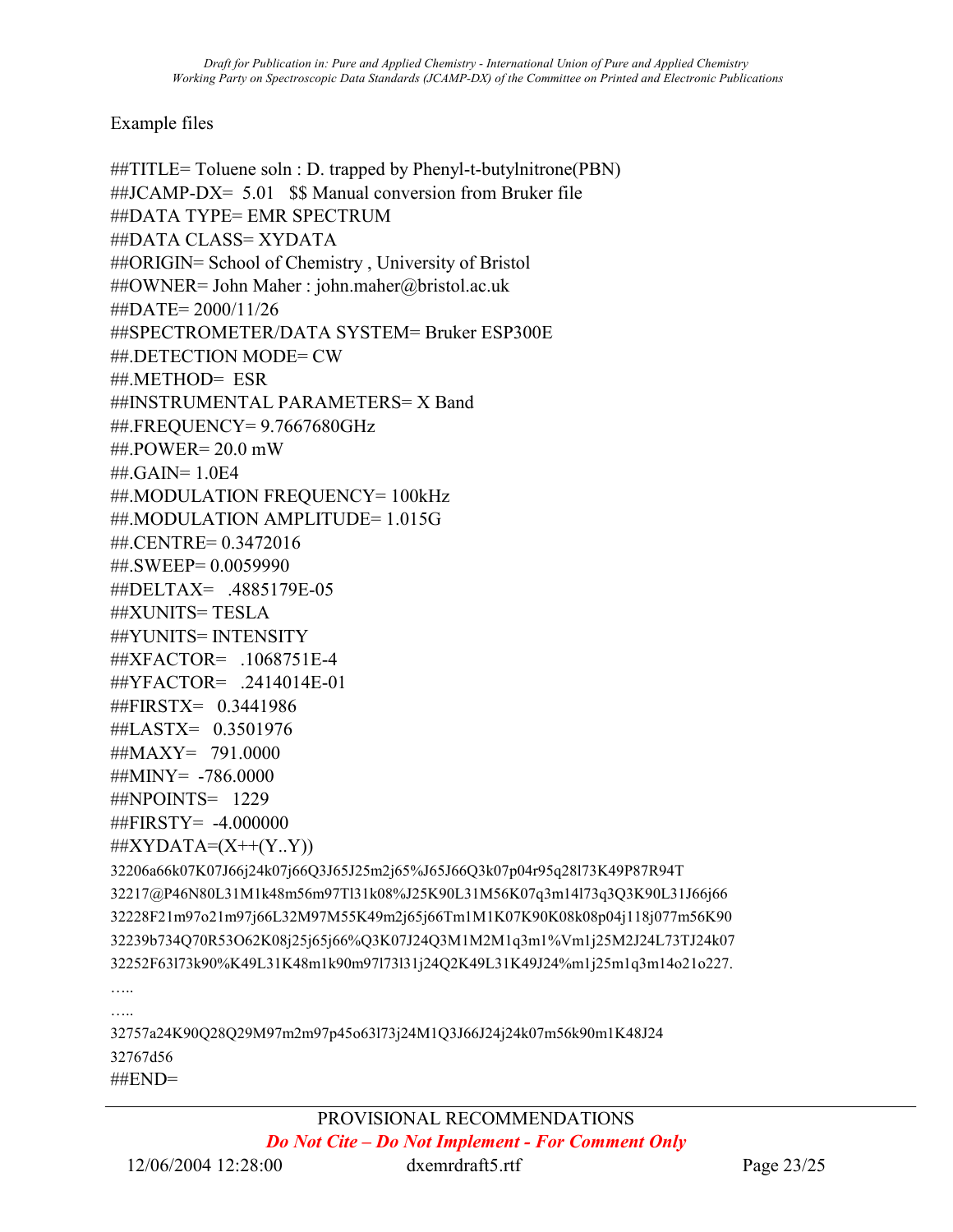### 7. ACKNOWLEDGEMENTS

The task group wishes to acknowledge financial support from IUPAC and to acknowledge technical contributions and feedback from instrument vendors and users.

### 8. REFERENCES

.

1. R. S. McDonald and P. A. Wilks Jr. "JCAMP-DX: A Standard Form for Exchange of Infrared Spectra in Computer Readable Form", Appl. Spectrosc. 42, 151–162 (1988) and "JCAMP-DX. A standard format for the exchange of infrared spectra in computer readable format (IUPAC Recommendations 1991)", Pure Appl. Chem. 63, 1781–1792 (1991).

2. J. Gasteiger, B. M. P. Hendriks, P. Hoever, C. Jochum, H. Somberg. "JCAMP-CS: A Standard Exchange Format for Chemical Structure Information in Computer-Readable Form", Appl. Spectrosc. 45, 4–11 (1991)

3. A. N. Davies and P. Lampen. "JCAMP-DX for NMR", Appl. Spectrosc. 47, 1093–1099 (1993).

4. A.N. Davies, J. Lambert, R.J. Lancashire, P. Lampen with W. Conover, M. Frey, M. Grzonka, E. Williams, and D. Meinhart, "Guidelines for the Representation of Pulse Sequences for Solution-State Nuclear Magnetic Resonance Spectrometry (IUPAC Recommendations 2001)" Pure Appl. Chem., 73, 1749-1764, (2001).

5. P. Lampen, H. Hillig, A. N. Davies, M. Linscheid. "JCAMP-DX for Mass Spectrometry", Appl. Spectrosc. 48, 1545-1552 (1994).

6. J.I. Baumbach, P. Lampen, A.N. Davies. "IUPAC/JCAMP-DX. An International Standard for the Exchange of Ion Mobility Spectrometry Data", Pure & Appl. Chem., Vol. 73, No. 11, pp. 1765-1782, 2001.

7. P. Lampen, J. Lambert, R. J. Lancashire, R. S. McDonald, P. S. McIntyre, D. N. Rutledge, T. Fröhlich, A. N. Davies. "An Extension to the JCAMP-DX Standard File Format, JCAMP-DX V.5.01 (IUPAC Recommendations 1999)", Pure Appl. Chem. 71, 1549–1556 (1999).

8. for a draft, see http://www.jcamp.org

9. J.P. Coates, "Computers in Spectroscopy Part 3", Spectroscopy, 2, 14-18, 120-22, (1987).

10. "Electron Paramagnetic Resonance", J.A.Weil, J.R.Bolton, J.E.Wertz, Wiley-Interscience, 1994. ISBN 0 471 57234 9